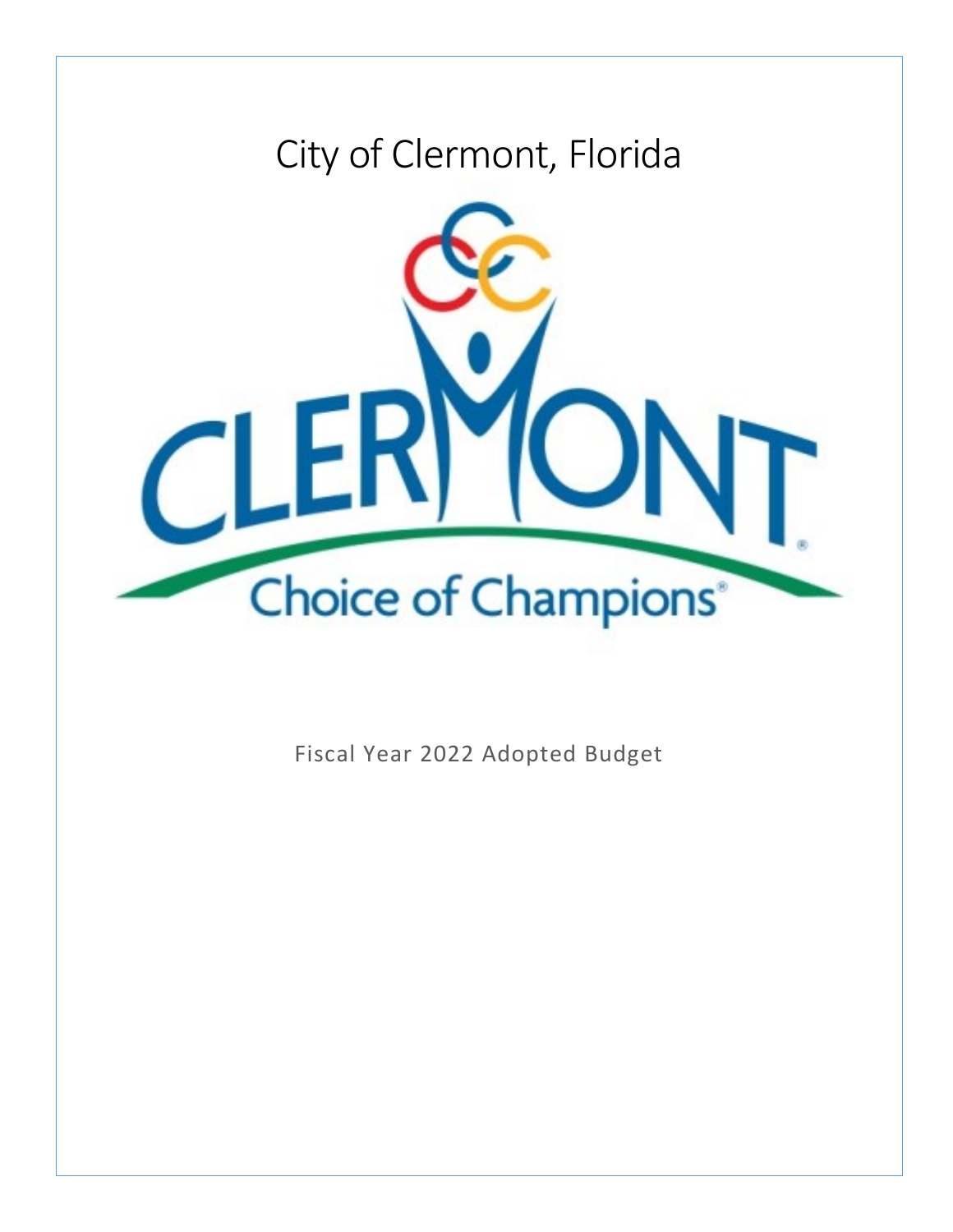

#### **SCOTT DAVIDOFF Acting City Manager**

352-241-7358 SDavidoff@clermontfl.org

September 15, 2021

Honorable Mayor Tim Murry and Council Members

Dear Mayor and Council Members:

The annual budget is the most important document the Council adopts each year. Our challenges are to understand the priorities of our residents, define acceptable levels of service, and establish and apply funding sources appropriately. The **Adopted Fiscal Year 2022 Budget** represents the City's financial plan to meet those challenges.

The **City-Wide Budget** totals \$155,901,556, which is \$4,333,607 (or 2.71%) less than the current year budget. The primary reason for the decrease stems from the completion of master plan and utility projects in FY 2021. The **General Fund Budget** totals \$45,426,419, which is \$4,520,568 (or 11.05%) more than the current year budget. The primary reason for the increase is additional state shared revenues, increased utility taxes from new properties in the City, and the increase in property values over the FY 2021 values. The General Fund budget includes bringing reserves back to the prepandemic level.

**City-Wide Reserves** at the end of FY 2022 are projected to be \$52,731,368, which is \$5,716,464 (or 12.16%) more than the current year budgeted ending reserves. The additional reserves are from the revenues associated with the American Rescue Plan funds. **General Fund Reserves** at the end of FY 2022 are projected to be \$9,442,786 or 25.01% of operating expenditures. The City's Reserve Policy Resolution 2020-53R requires specific funds' reserves to be at least 25% of operating expenditures. However, in any year, the City Council as part of the budget adoption may deviate from the 25% target based on unusual or unforeseen circumstances. I am pleased to report the adopted budget as presented shows the reserves in the General Fund to be in compliance with the reserves policy. This is mainly due to the receipt of CARES funds from the County and State Shared revenue collections in excess of FY 2021 budgeted amounts.

**Ad Valorem** revenue, the City's largest single revenue source, is \$15,406,113 which is \$1,183,863 (or 8.32%) more than the current year budget. The revenue increase is due to an 8.44% increase in property taxable values. The City's millage rate is proposed to remain at 4.2061 for the seventh consecutive year. Clermont's millage rate continues to be among the lowest of comparable cities in the Central Florida region (see page 199). Over the last 5 years we have seen a 45% growth in property taxable values in the City; more than half (53%) of the growth is directly attributable to new construction.

**Utility Fees (Water and Sewer)** revenues total \$16,198,000 which is \$1,856,000 (or 12.94%) more than the current year budget. The revenue increase is due to expected continued growth in the city, as well as utility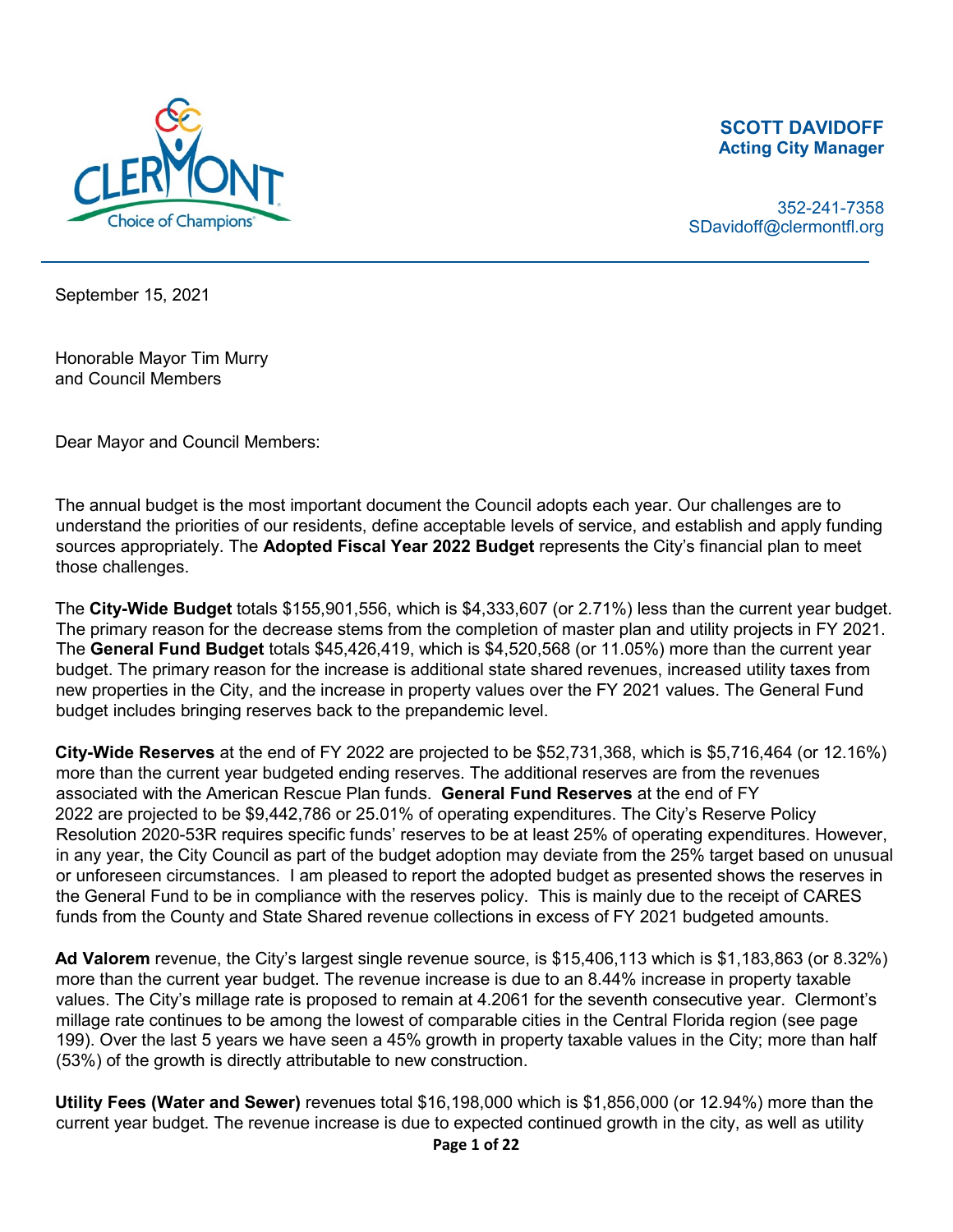rate increases tied to inflation based indexes. Clermont's utilities charges continue to be among the lowest of other comparable cities in the Central Florida region (see pages 201-208).

**City-Wide Personnel Services** total \$37,579,696 which is \$2,039,598 (or 5.74%) more than the current year budget. The reasons for the increase are the addition of (4) police officers with staggered start dates in FY 2022, (1) code enforcement officer effective 10/1/2021, and merit pay adjustments (2-4%) based on annual performance evaluations for all eligible employees, including employees at their pay grade maximums.

**City-Wide Operating Expenses** total \$24,324,796 which is \$2,556,884 (or 11.80%) more than the current year budget. The reason for this increase is the restoration of the departmental reductions made last year when balancing the budget amidst the uncertainties from the pandemic.

**City-Wide Capital Outlay** totals \$30,319,469, which is \$15,029,298 (or 33.14%) less than the current year budget. The primary reason for the decrease is the completion of projects in the master plan. The highlights of some significant departmental capital outlay items and funding sources in the upcoming budget are as follows:

 **Police Department** capital outlay items totaling \$509,200. Capital items include (4) replacement vehicles and (4) new vehicles and equipment for new police officers. Funding sources include Infrastructure Sales Tax Fund (\$232,000) and Police Impact Fees Fund (\$277,200).

 **Fire Department** capital outlay items totaling \$1,057,410. Capital items include replacement engine and equipment for truck 101, bunker gear sets, vehicle and laptop for reclassified captain positions, replacement inspector vehicle, and associated equipment needed for Trench Rescue. Funding sources include General Fund (\$104,581) and Infrastructure Sales Tax Fund (\$952,829).

 **Other General Government Departments** capital outlay items totaling \$543,233 Capital items include servers, replacement computers, other IT equipment, City Hall generator (mostly grant funded), council chambers HVAC units, City Hall HVAC air purification system, land acquisition for a parking garage, a statue for the art walk and a vehicle and work station for (1) new Code Enforcement Officer . Funding sources include the General Fund (\$289,625), Infrastructure Sales Tax Fund (\$186,000), American Rescue Plan Act Fund (\$22,500) and Community Redevelopment Agency Fund (\$45,108).

**EUPUBLIC Public Services Department – Governmental capital outlay items totaling \$215,000. Capital** items include new sidewalks, a columbarium, tennis and shuffleboard court resurfacings and improvements at the Historic Village. Funding sources include the General Fund (\$10,000), Cemetery Fund (\$40,000), and Infrastructure Sales Tax Fund (\$165,000).

 **Economic Development Department** capital outlay items totaling \$3,000,000. Capital items include Phase III of the Downtown Streetscape project. Funding sources include the Master Plan Loan (\$3,000,000).

 **Parks and Recreation Department** capital outlay items totaling \$454,569. Capital items include Hancock Park Multipurpose Field 1 rehabilitation, fitness court at Victory Point, Fiber at Palatlakaha Park, design of dog park at the Arts and Recreation Center (ARC), design of carousel and concession stand at Waterfront Park, lightning protection system at the ARC, equipment for the ARC, restroom expansion at the Performing Arts Center, and equipment for Black Box and Mainstage Theaters. Funding sources include the Infrastructure Sales Tax Fund (\$268,469) and Recreation Impact Fees Fund (\$186,100).

 **Public Services Department - Enterprise** capital outlay items totaling \$24,540,057. Capital items include a new side loader sanitation truck, design of stormwater improvements in the Lake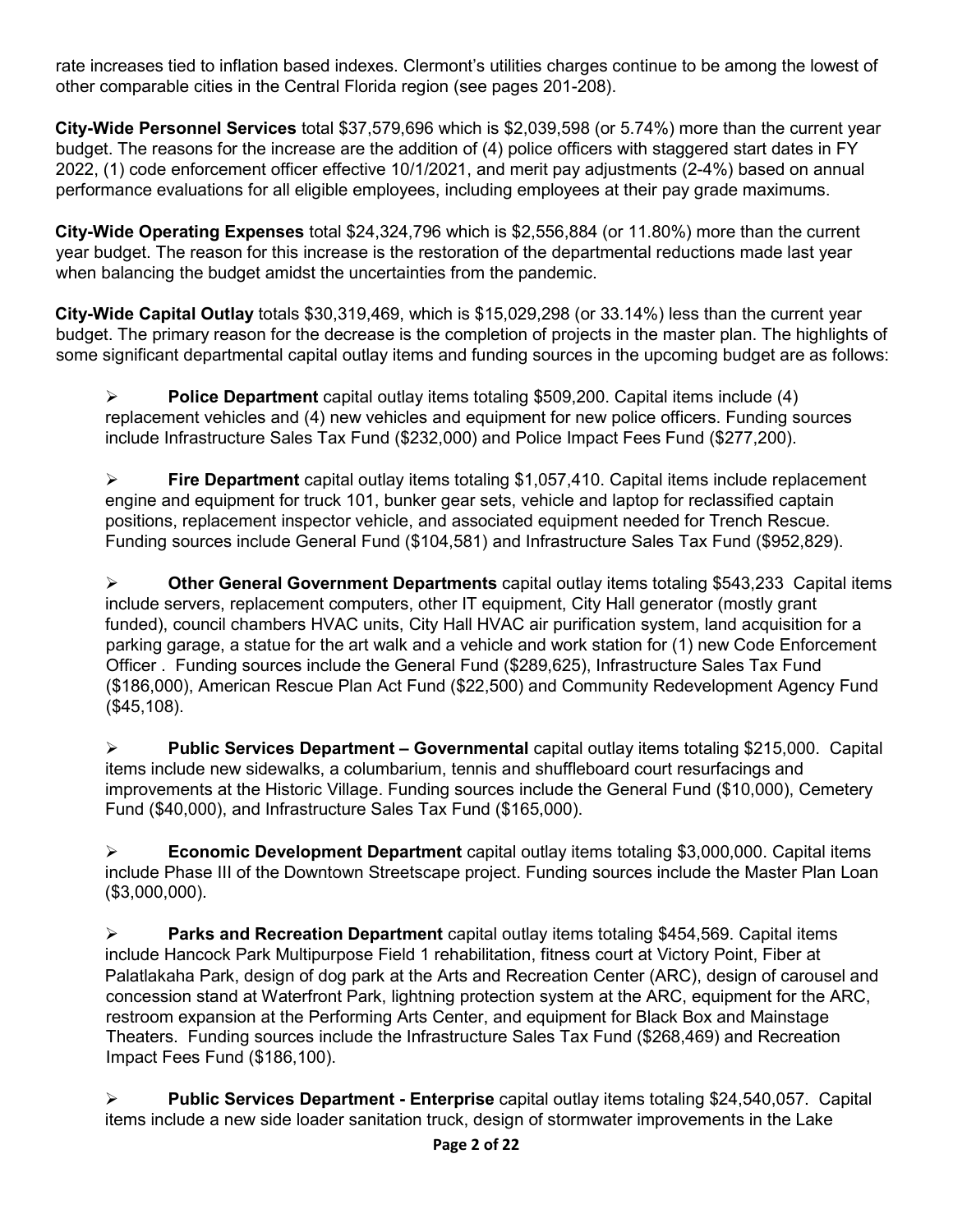Minnehaha basin, stormwater main lining at various locations, WWTF expansion and construction, lift station submersible pumps, electrical rehab and upgrades, antenna and cables, spray lining, and pipe and valve upgrades at various lift stations throughout the City, sewer and manhole linings, upsize sewer and water mains in conjunction with the downtown streetscape project, design and construction of lower floridan well (pump, building, controls and well houses) and a 2 MGD storage tank, water main upsizing on Johns Lake Road, East and West water system design and engineering improvements and various equipment items. Funding sources include the Water Fund (\$2,261,150), Water Impact Fees (\$4,620,000), Sewer Fund (\$1,454,000), Sewer Impact Fees (\$15,623,413), and Stormwater Fund (\$231,494) and Sanitation Fund (\$350,000).

The adopted budget represents a sound financial plan for the new fiscal year that continues to provide the exceptional levels of service expected by our residents. While reserves are being used in some funds, adequate reserves are being maintained for adjustments and emergencies that may occur throughout the year.

Thank you for your support and guidance with the budget as we continue to build a bright future for the city together.

Sincerely,

**Scott Davidoff Acting City Manager**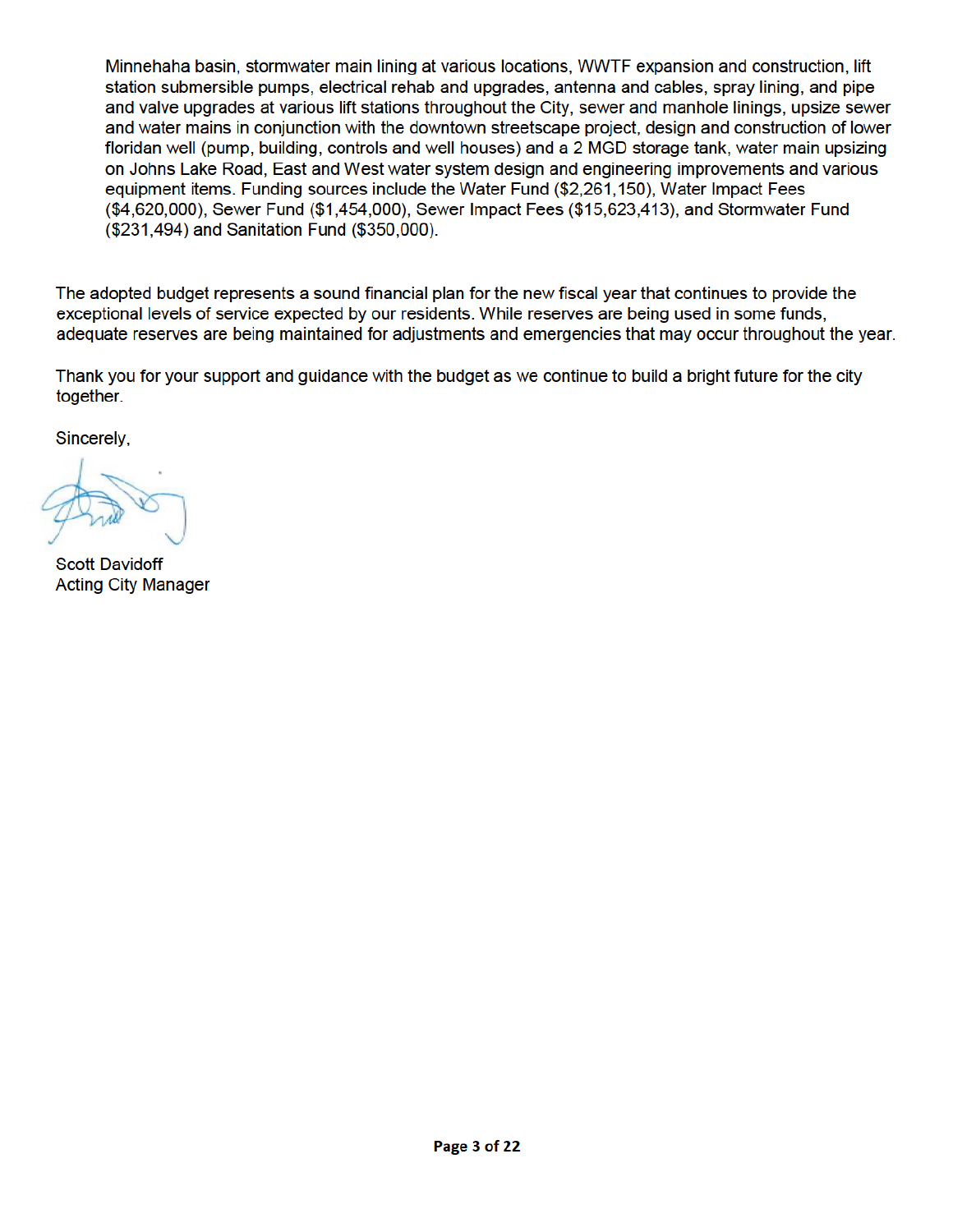#### Fiscal Year 2022 Adopted Budget

#### Budget Summary All Funds

| <b>Description</b>                               | <b>Dollar Amount</b> |
|--------------------------------------------------|----------------------|
| <b>Estimated Revenues</b>                        |                      |
| <b>Ad Valorem Taxes</b>                          | 15,406,113           |
| <b>Other Taxes</b>                               | 10,273,038           |
| Licenses, Permits & Fees                         | 11,570,000           |
| Intergovernmental Revenues                       | 13,432,106           |
| <b>Charges For Services</b>                      | 30,204,483           |
| Fines & Forfeitures                              | 112,500              |
| Miscellaneous Revenue                            | 1,917,431            |
| <b>Interfund Transfers</b>                       | 6,210,581            |
| <b>Total Estimated Revenues</b>                  | 89,126,252           |
| <b>Beginning Reserves</b>                        | 66,775,304           |
| <b>Total Estimated Revenues and Reserves</b>     | 155,901,556          |
|                                                  |                      |
| <b>Estimated Expenditures</b>                    |                      |
| <b>General Government</b>                        | 14,792,724           |
| <b>Public Safety</b>                             | 26,688,637           |
| <b>Physical Environment</b>                      | 44,042,008           |
| <b>Transportation/Public Works</b>               | 3,863,282            |
| <b>Economic Environment</b>                      | 3,696,201            |
| Culture/Recreation                               | 3,876,755            |
| <b>Interfund Transfers</b>                       | 6,210,581            |
| <b>Total Estimated Expenditures</b>              | 103,170,188          |
| <b>Ending Reserves</b>                           | 52,731,368           |
| <b>Total Estimated Expenditures and Reserves</b> | 155,901,556          |
|                                                  |                      |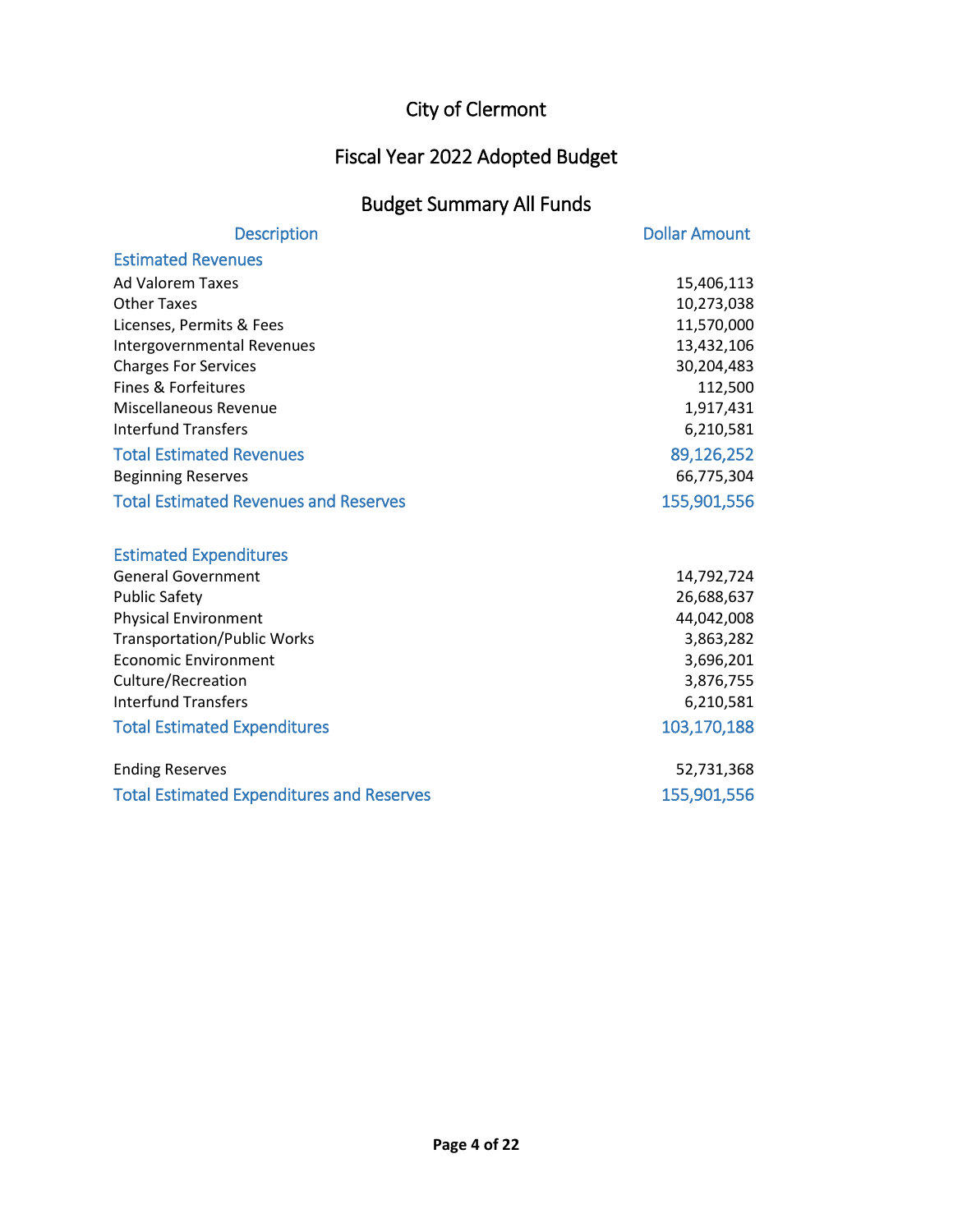### Fiscal Year 2022 Adopted Budget

### Budget Summary by Fund-General Fund

| <b>Description</b>                               | <b>Dollar Amount</b> |
|--------------------------------------------------|----------------------|
| <b>Estimated Revenues</b>                        |                      |
| <b>Ad Valorem Taxes</b>                          | 14,895,842           |
| <b>Other Taxes</b>                               | 6,322,000            |
| Licenses, Permits & Fees                         | 3,665,000            |
| <b>Intergovernmental Revenues</b>                | 4,902,106            |
| <b>Charges For Services</b>                      | 2,542,298            |
| <b>Fines &amp; Forfeitures</b>                   | 112,500              |
| Miscellaneous Revenue                            | 1,044,931            |
| <b>Interfund Transfers</b>                       | 2,456,542            |
| <b>Total Estimated Revenues</b>                  | 35,941,219           |
| <b>Beginning Reserves</b>                        | 9,485,200            |
| <b>Total Estimated Revenues and Reserves</b>     | 45,426,419           |
|                                                  |                      |
| <b>Estimated Expenditures</b>                    |                      |
| <b>General Government</b>                        | 5,352,560            |
| <b>Public Safety</b>                             | 22,970,932           |
| <b>Physical Environment</b>                      | 917,495              |
| <b>Transportation/Public Works</b>               | 2,956,924            |
| <b>Economic Environment</b>                      | 162,768              |
| Culture/Recreation                               | 3,404,487            |
| <b>Interfund Transfers</b>                       | 218,467              |
| <b>Total Estimated Expenditures</b>              | 35,983,633           |
| <b>Ending Reserves</b>                           | 9,442,786            |
| <b>Total Estimated Expenditures and Reserves</b> | 45,426,419           |
|                                                  |                      |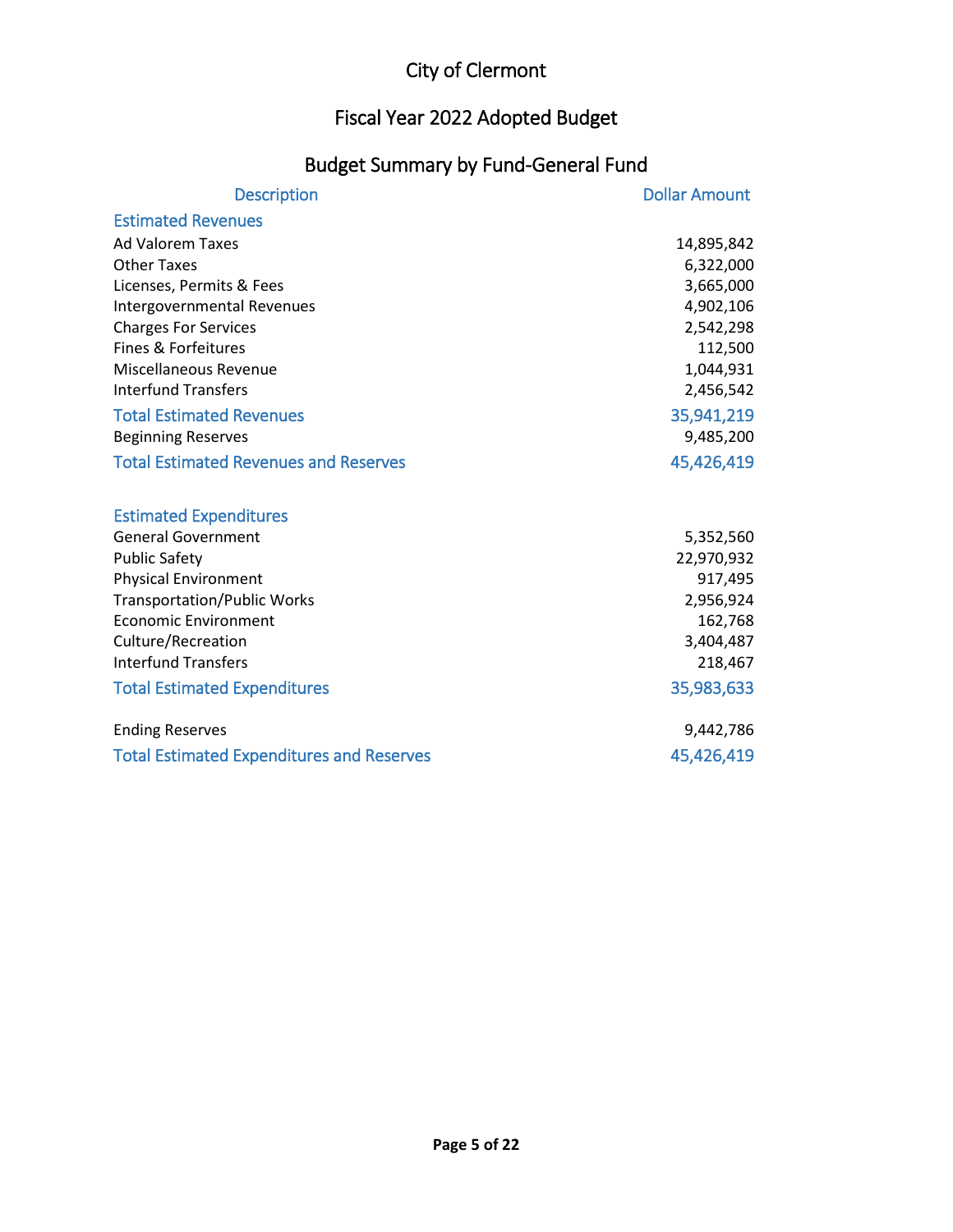#### Fiscal Year 2022 Adopted Budget

#### Budget Summary by Fund-Building Services Fund

| <b>Description</b>                                  | <b>Dollar Amount</b> |
|-----------------------------------------------------|----------------------|
| <b>Estimated Revenues</b>                           |                      |
| <b>Ad Valorem Taxes</b>                             | $\mathbf{0}$         |
| <b>Other Taxes</b>                                  | 0                    |
| Licenses, Permits & Fees                            | 1,477,000            |
| Intergovernmental Revenues                          | 0                    |
| <b>Charges For Services</b>                         | 4,200                |
| Fines & Forfeitures                                 |                      |
| Miscellaneous Revenue                               | 7,000                |
| <b>Interfund Transfers</b>                          | 0                    |
| <b>Total Estimated Revenues</b>                     | 1,488,200            |
| <b>Beginning Reserves</b>                           | 1,090,939            |
| <b>Total Estimated Revenues and Reserves</b>        | 2,579,139            |
|                                                     |                      |
| <b>Estimated Expenditures</b>                       |                      |
| <b>General Government</b>                           |                      |
| <b>Public Safety</b><br><b>Physical Environment</b> | 1,900,249<br>0       |
| <b>Transportation/Public Works</b>                  | 0                    |
| <b>Economic Environment</b>                         | 0                    |
| Culture/Recreation                                  | $\Omega$             |
| <b>Interfund Transfers</b>                          | 0                    |
| <b>Total Estimated Expenditures</b>                 | 1,900,249            |
|                                                     |                      |
| <b>Ending Reserves</b>                              | 678,890              |
| <b>Total Estimated Expenditures and Reserves</b>    | 2,579,139            |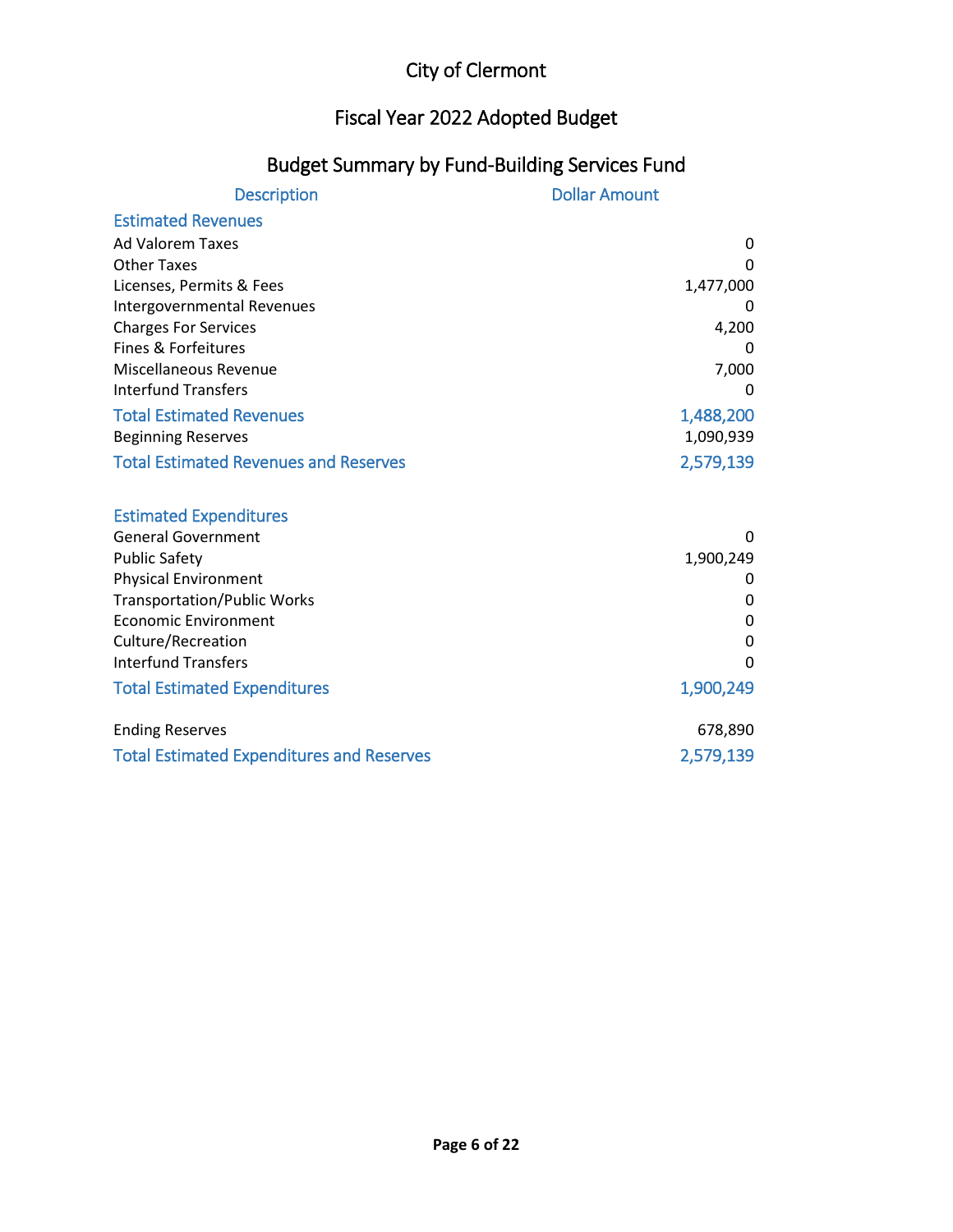#### Fiscal Year 2022 Adopted Budget

### Budget Summary by Fund-Infrastructure Surtax Fund

| <b>Description</b>                               | <b>Dollar Amount</b> |
|--------------------------------------------------|----------------------|
| <b>Estimated Revenues</b>                        |                      |
| <b>Ad Valorem Taxes</b>                          | $\Omega$             |
| <b>Other Taxes</b>                               | 3,951,038            |
| Licenses, Permits & Fees                         |                      |
| Intergovernmental Revenues                       | 0                    |
| <b>Charges For Services</b>                      | 0                    |
| Fines & Forfeitures                              | $\Omega$             |
| Miscellaneous Revenue                            | 5,000                |
| <b>Interfund Transfers</b>                       | $\Omega$             |
| <b>Total Estimated Revenues</b>                  | 3,956,038            |
| <b>Beginning Reserves</b>                        | 307,113              |
| <b>Total Estimated Revenues and Reserves</b>     | 4,263,151            |
|                                                  |                      |
| <b>Estimated Expenditures</b>                    |                      |
| <b>General Government</b>                        | 186,468              |
| <b>Public Safety</b>                             | 1,286,586            |
| <b>Physical Environment</b>                      | 50,000               |
| <b>Transportation/Public Works</b>               | 441,014              |
| <b>Economic Environment</b>                      | 0                    |
| Culture/Recreation                               | 268,469              |
| <b>Interfund Transfers</b>                       | 2,030,614            |
| <b>Total Estimated Expenditures</b>              | 4,263,151            |
| <b>Ending Reserves</b>                           | 0                    |
| <b>Total Estimated Expenditures and Reserves</b> | 4,263,151            |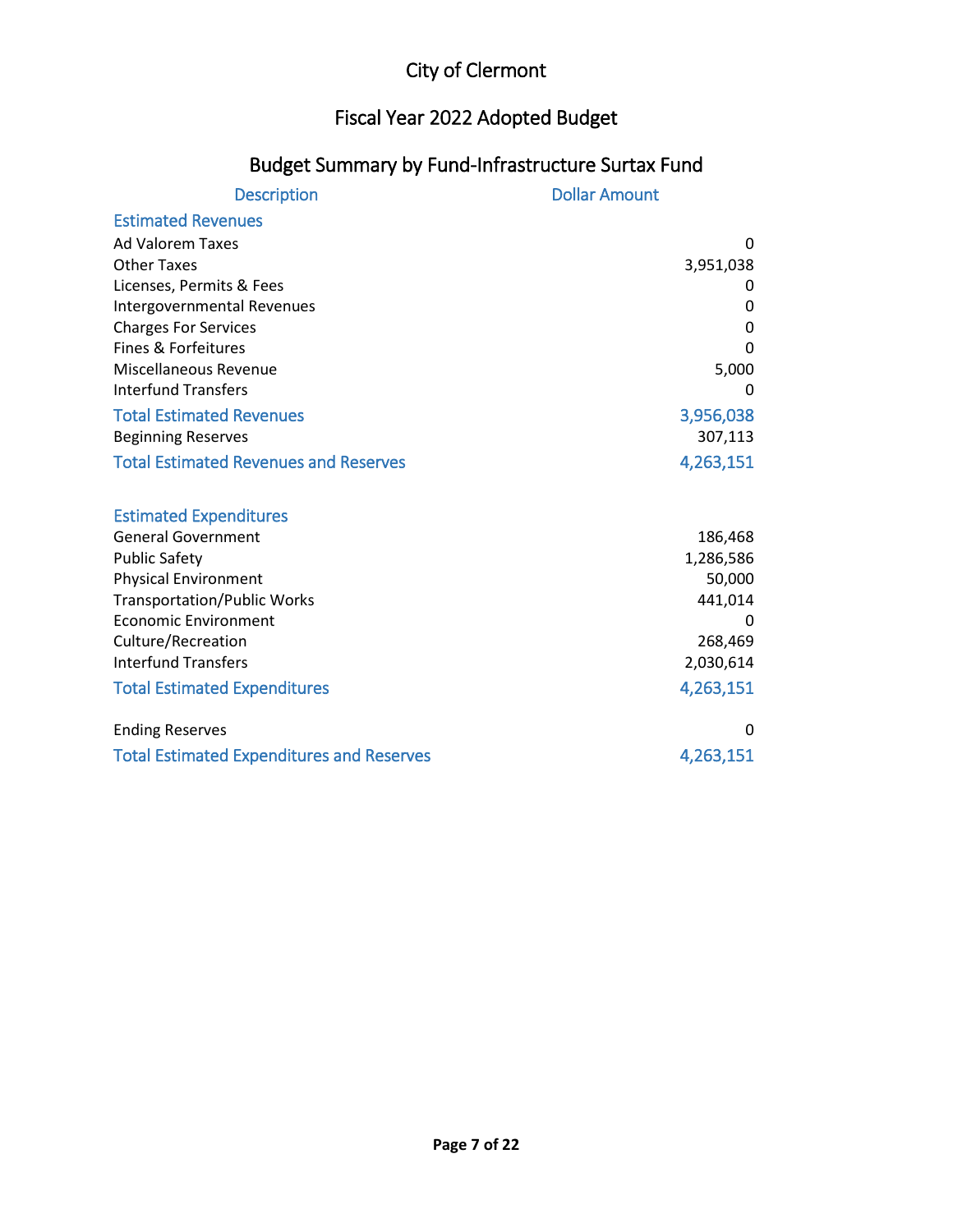#### Fiscal Year 2022 Adopted Budget

#### Budget Summary by Fund-Cemetery Fund

| <b>Description</b>                               | <b>Dollar Amount</b> |
|--------------------------------------------------|----------------------|
| <b>Estimated Revenues</b>                        |                      |
| <b>Ad Valorem Taxes</b>                          | 0                    |
| <b>Other Taxes</b>                               | 0                    |
| Licenses, Permits & Fees                         | 0                    |
| Intergovernmental Revenues                       | 0                    |
| <b>Charges For Services</b>                      | 0                    |
| <b>Fines &amp; Forfeitures</b>                   | $\Omega$             |
| Miscellaneous Revenue                            | 159,000              |
| <b>Interfund Transfers</b>                       | 0                    |
| <b>Total Estimated Revenues</b>                  | 159,000              |
| <b>Beginning Reserves</b>                        | 1,404 762            |
| <b>Total Estimated Revenues and Reserves</b>     | 1,563,762            |
|                                                  |                      |
| <b>Estimated Expenditures</b>                    |                      |
| <b>General Government</b>                        | 0                    |
| <b>Public Safety</b>                             | 0                    |
| <b>Physical Environment</b>                      | 0                    |
| <b>Transportation/Public Works</b>               | 163,272              |
| <b>Economic Environment</b>                      | 0                    |
| Culture/Recreation                               | 0                    |
| <b>Interfund Transfers</b>                       | $\Omega$             |
| <b>Total Estimated Expenditures</b>              | 163,272              |
| <b>Ending Reserves</b>                           | 1,400,490            |
| <b>Total Estimated Expenditures and Reserves</b> | 1,563,762            |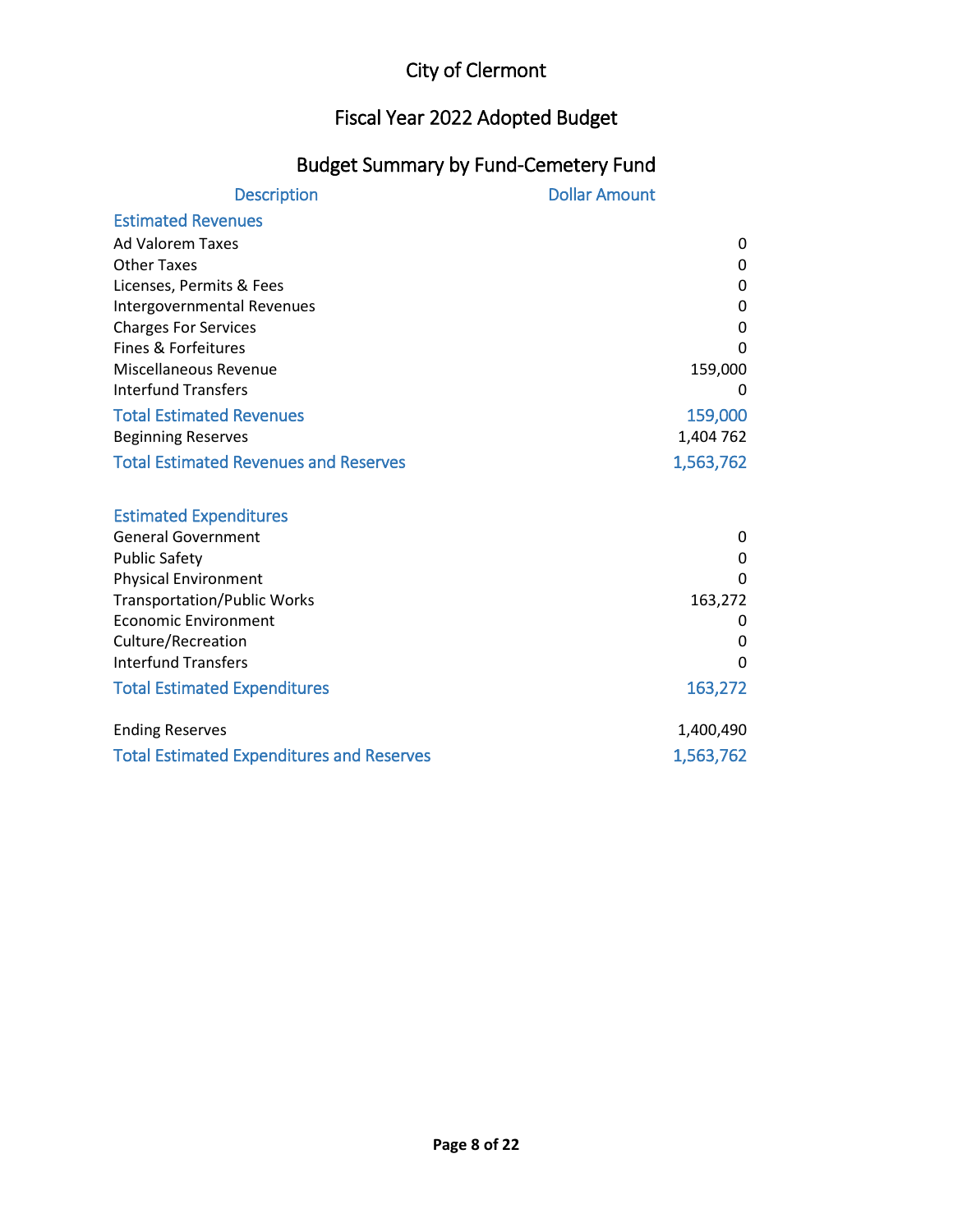#### Fiscal Year 2022 Adopted Budget

### Budget Summary by Fund-Recreation Impact Fee Fund

| <b>Description</b>                               | <b>Dollar Amount</b> |
|--------------------------------------------------|----------------------|
| <b>Estimated Revenues</b>                        |                      |
| <b>Ad Valorem Taxes</b>                          | $\mathbf{0}$         |
| <b>Other Taxes</b>                               | 0                    |
| Licenses, Permits & Fees                         | 1,500,000            |
| Intergovernmental Revenues                       | O                    |
| <b>Charges For Services</b>                      | 0                    |
| <b>Fines &amp; Forfeitures</b>                   | $\Omega$             |
| Miscellaneous Revenue                            | 7,000                |
| <b>Interfund Transfers</b>                       | 0                    |
| <b>Total Estimated Revenues</b>                  | 1,507,000            |
| <b>Beginning Reserves</b>                        | 2,340,693            |
| <b>Total Estimated Revenues and Reserves</b>     | 3,847,693            |
| <b>Estimated Expenditures</b>                    |                      |
| <b>General Government</b>                        | 0                    |
| <b>Public Safety</b>                             | 0                    |
| <b>Physical Environment</b>                      | 0                    |
| <b>Transportation/Public Works</b>               | 580                  |
| <b>Economic Environment</b>                      | $\Omega$             |
| Culture/Recreation                               | 186,100              |
| <b>Interfund Transfers</b>                       | 569,618              |
| <b>Total Estimated Expenditures</b>              | 756,298              |
| <b>Ending Reserves</b>                           | 3,091,395            |
| <b>Total Estimated Expenditures and Reserves</b> | 3,847,693            |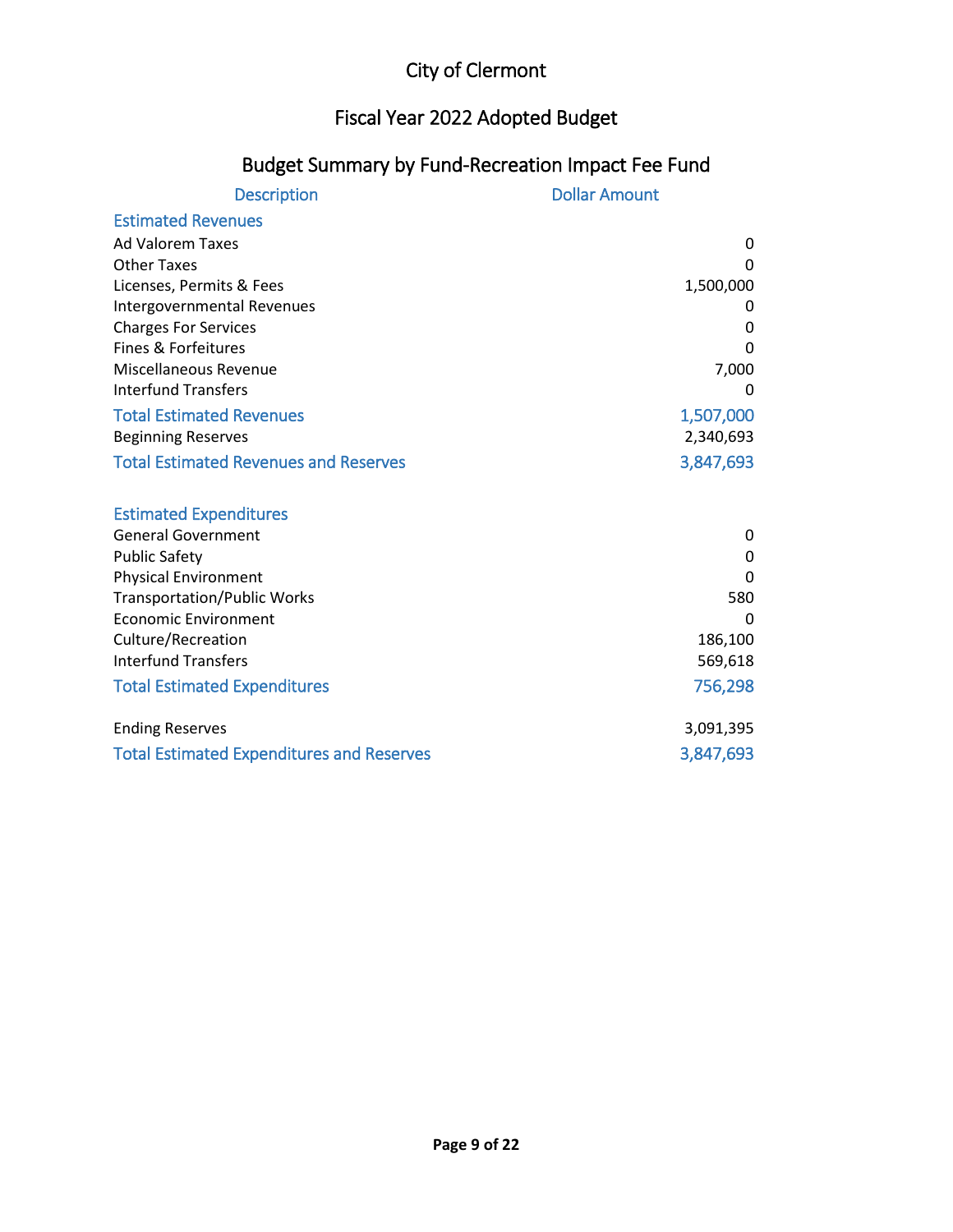### Fiscal Year 2022 Adopted Budget

### Budget Summary by Fund-Police Impact Fee Fund

| <b>Description</b>                               | <b>Dollar Amount</b> |
|--------------------------------------------------|----------------------|
| <b>Estimated Revenues</b>                        |                      |
| <b>Ad Valorem Taxes</b>                          | 0                    |
| <b>Other Taxes</b>                               | $\Omega$             |
| Licenses, Permits & Fees                         | 340,000              |
| Intergovernmental Revenues                       | 0                    |
| <b>Charges For Services</b>                      | 0                    |
| <b>Fines &amp; Forfeitures</b>                   | 0                    |
| Miscellaneous Revenue                            | 4,000                |
| <b>Interfund Transfers</b>                       | 0                    |
| <b>Total Estimated Revenues</b>                  | 344,000              |
| <b>Beginning Reserves</b>                        | 301,193              |
| <b>Total Estimated Revenues and Reserves</b>     | 645,193              |
|                                                  |                      |
| <b>Estimated Expenditures</b>                    |                      |
| <b>General Government</b>                        | 0                    |
| <b>Public Safety</b>                             | 277,532              |
| <b>Physical Environment</b>                      | 0                    |
| <b>Transportation/Public Works</b>               | 0                    |
| <b>Economic Environment</b>                      | $\mathbf 0$          |
| Culture/Recreation                               | $\Omega$             |
| <b>Interfund Transfers</b>                       | 14,763               |
| <b>Total Estimated Expenditures</b>              | 292,295              |
| <b>Ending Reserves</b>                           | 352,898              |
| <b>Total Estimated Expenditures and Reserves</b> | 645,193              |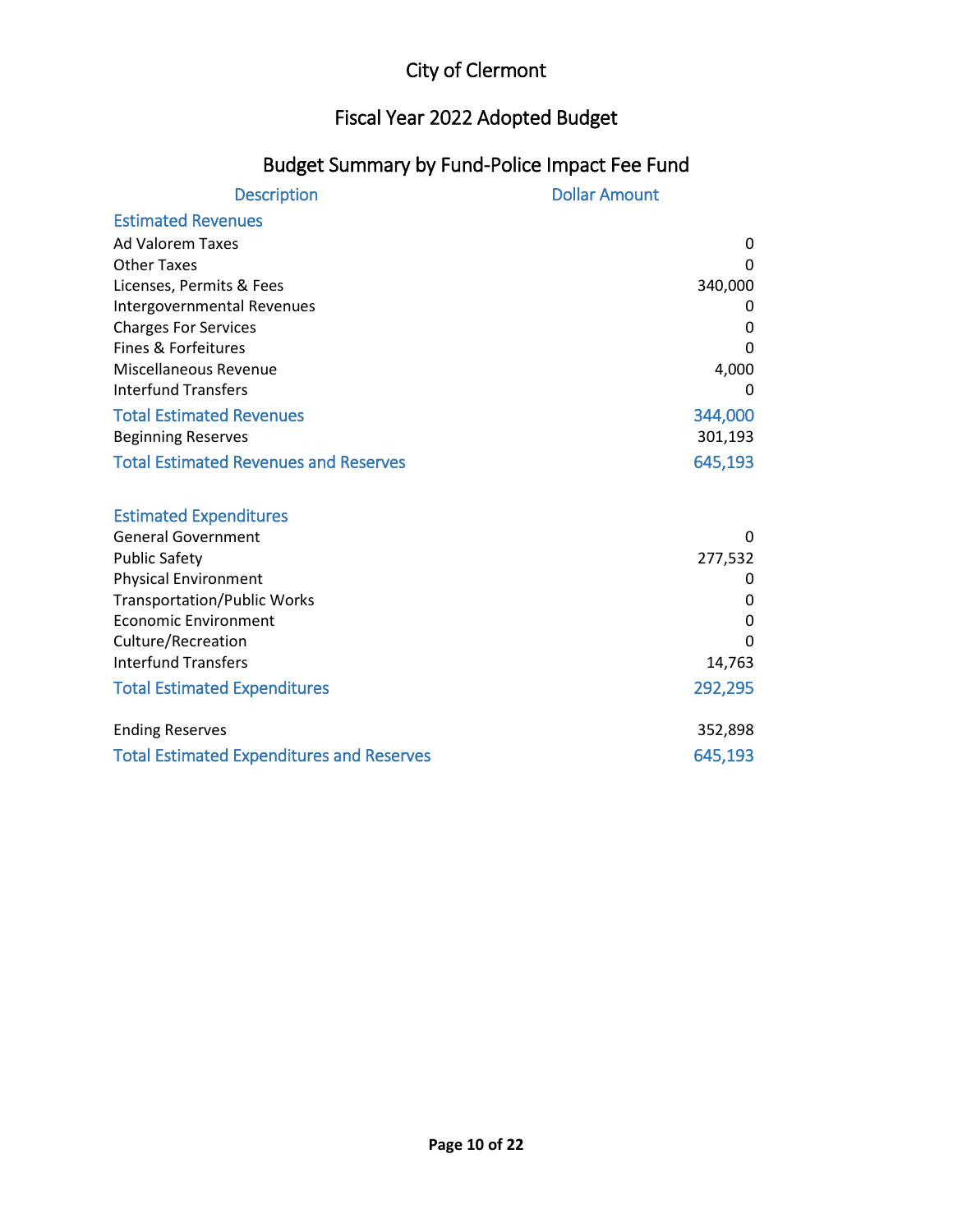### Fiscal Year 2022 Adopted Budget

#### Budget Summary by Fund-Fire Impact Fee Fund

| <b>Description</b>                               | <b>Dollar Amount</b> |
|--------------------------------------------------|----------------------|
| <b>Estimated Revenues</b>                        |                      |
| <b>Ad Valorem Taxes</b>                          | 0                    |
| <b>Other Taxes</b>                               | $\Omega$             |
| Licenses, Permits & Fees                         | 405,000              |
| Intergovernmental Revenues                       | 0                    |
| <b>Charges For Services</b>                      | 0                    |
| Fines & Forfeitures                              | 0                    |
| <b>Miscellaneous Revenue</b>                     | 5,000                |
| <b>Interfund Transfers</b>                       | 0                    |
| <b>Total Estimated Revenues</b>                  | 410,000              |
| <b>Beginning Reserves</b>                        | 1,387,212            |
| <b>Total Estimated Revenues and Reserves</b>     | 1,797,212            |
|                                                  |                      |
| <b>Estimated Expenditures</b>                    |                      |
| <b>General Government</b>                        | 0                    |
| <b>Public Safety</b>                             | 386                  |
| <b>Physical Environment</b>                      | 0                    |
| <b>Transportation/Public Works</b>               | 0                    |
| <b>Economic Environment</b>                      | 0                    |
| Culture/Recreation                               | 0                    |
| <b>Interfund Transfers</b>                       | 0                    |
| <b>Total Estimated Expenditures</b>              | 386                  |
| <b>Ending Reserves</b>                           | 1,796,826            |
| <b>Total Estimated Expenditures and Reserves</b> | 1,797,212            |
|                                                  |                      |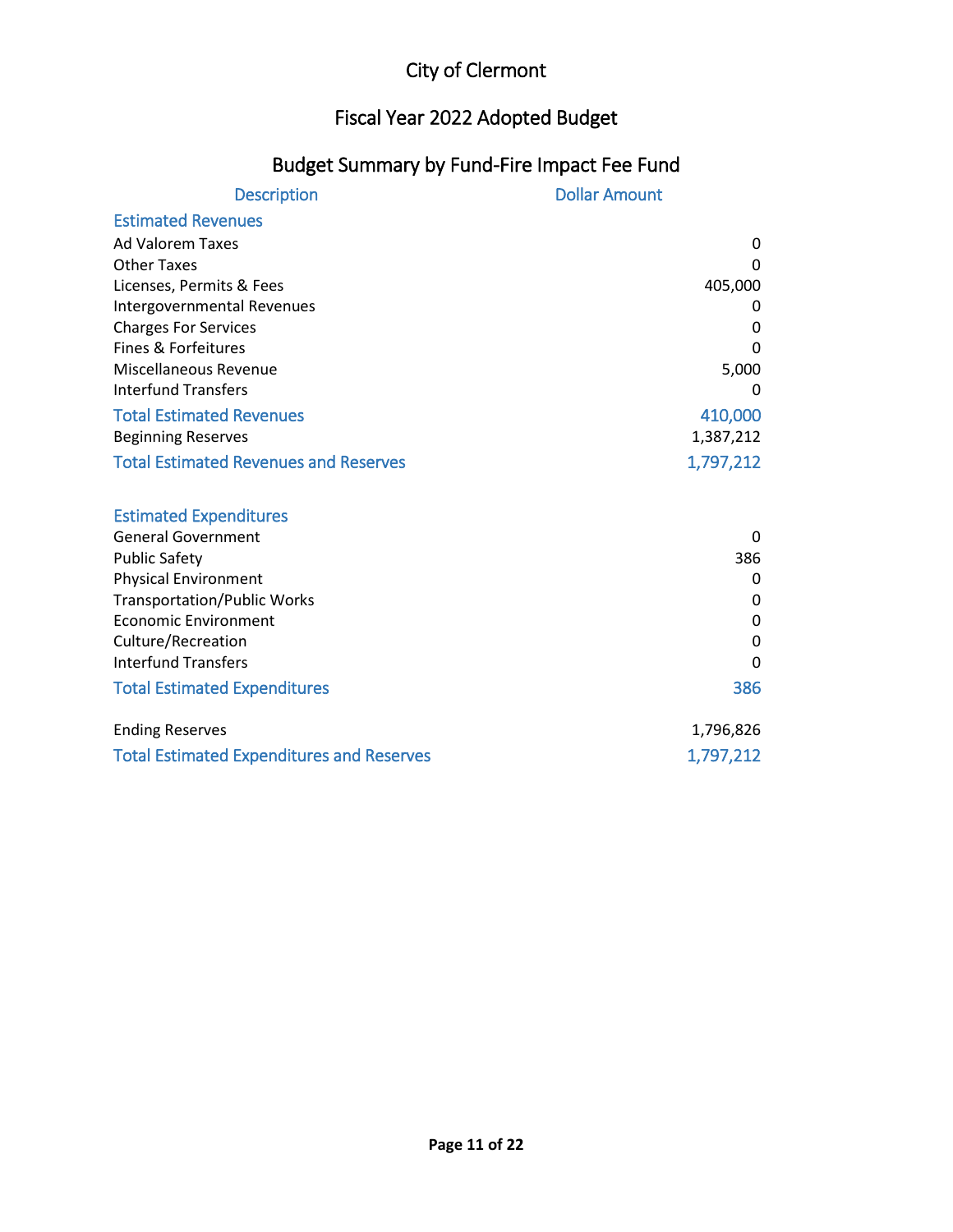#### Fiscal Year 2022 Adopted Budget

### Budget Summary by Fund-ARPA Fund

| <b>Description</b>                               | <b>Dollar Amount</b> |
|--------------------------------------------------|----------------------|
| <b>Estimated Revenues</b>                        |                      |
| <b>Ad Valorem Taxes</b>                          | 0                    |
| <b>Other Taxes</b>                               | 0                    |
| Licenses, Permits & Fees                         | $\Omega$             |
| Intergovernmental Revenues                       | 8,000,000            |
| <b>Charges For Services</b>                      | 0                    |
| Fines & Forfeitures                              | 0                    |
| <b>Miscellaneous Revenue</b>                     | 0                    |
| <b>Interfund Transfers</b>                       | 0                    |
| <b>Total Estimated Revenues</b>                  | 8,000,000            |
| <b>Beginning Reserves</b>                        | 0                    |
| <b>Total Estimated Revenues and Reserves</b>     | 8,000,000            |
| <b>Estimated Expenditures</b>                    |                      |
| <b>General Government</b>                        | 312,340              |
| <b>Public Safety</b>                             | 252,952              |
| <b>Physical Environment</b>                      | 100,576              |
| <b>Transportation/Public Works</b>               | 301,492              |
| <b>Economic Environment</b>                      | 0                    |
| Culture/Recreation                               | 17,699               |
| <b>Interfund Transfers</b>                       | 0                    |
| <b>Total Estimated Expenditures</b>              | 985,059              |
| <b>Ending Reserves</b>                           | 7,014,941            |
| <b>Total Estimated Expenditures and Reserves</b> | 8,000,000            |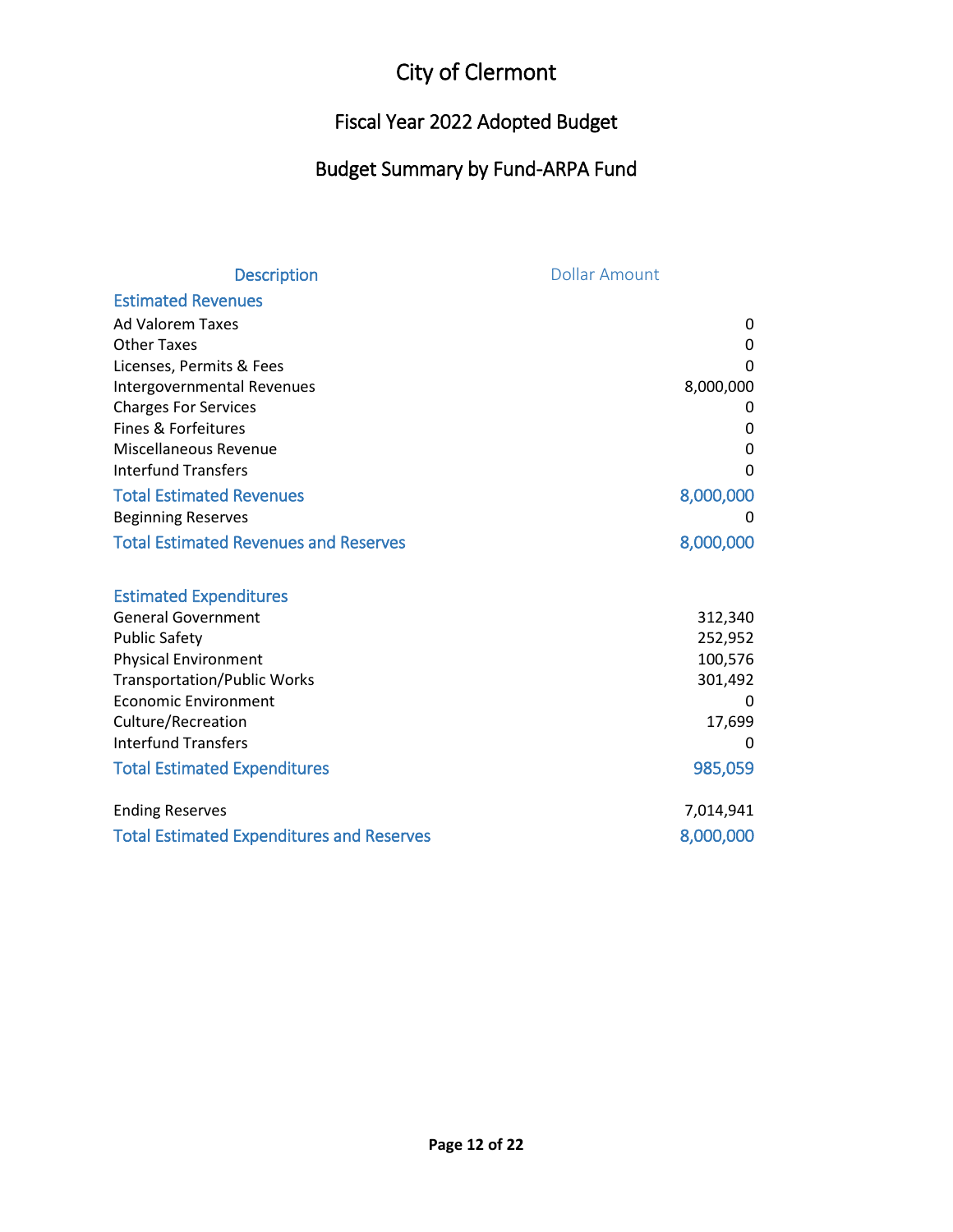### Fiscal Year 2022 Adopted Budget

### Budget Summary by Fund-Debt Service Fund

| <b>Description</b>                               | <b>Dollar Amount</b> |
|--------------------------------------------------|----------------------|
| <b>Estimated Revenues</b>                        |                      |
| <b>Ad Valorem Taxes</b>                          | $\mathbf{0}$         |
| <b>Other Taxes</b>                               | 0                    |
| Licenses, Permits & Fees                         | 0                    |
| Intergovernmental Revenues                       | 0                    |
| <b>Charges For Services</b>                      | 0                    |
| Fines & Forfeitures                              | $\Omega$             |
| Miscellaneous Revenue                            | 1,000                |
| <b>Interfund Transfers</b>                       | 2,833,462            |
| <b>Total Estimated Revenues</b>                  | 2,834,462            |
| <b>Beginning Reserves</b>                        | 1,834,280            |
| <b>Total Estimated Revenues and Reserves</b>     | 4,668,742            |
|                                                  |                      |
| <b>Estimated Expenditures</b>                    |                      |
| <b>General Government</b>                        | 2,806,507            |
| <b>Public Safety</b>                             | 0                    |
| <b>Physical Environment</b>                      | 0                    |
| <b>Transportation/Public Works</b>               | 0                    |
| <b>Economic Environment</b>                      | 0                    |
| Culture/Recreation                               | 0                    |
| <b>Interfund Transfers</b>                       | $\Omega$             |
| <b>Total Estimated Expenditures</b>              | 2,806,507            |
| <b>Ending Reserves</b>                           | 1,862,235            |
| <b>Total Estimated Expenditures and Reserves</b> | 4,668,742            |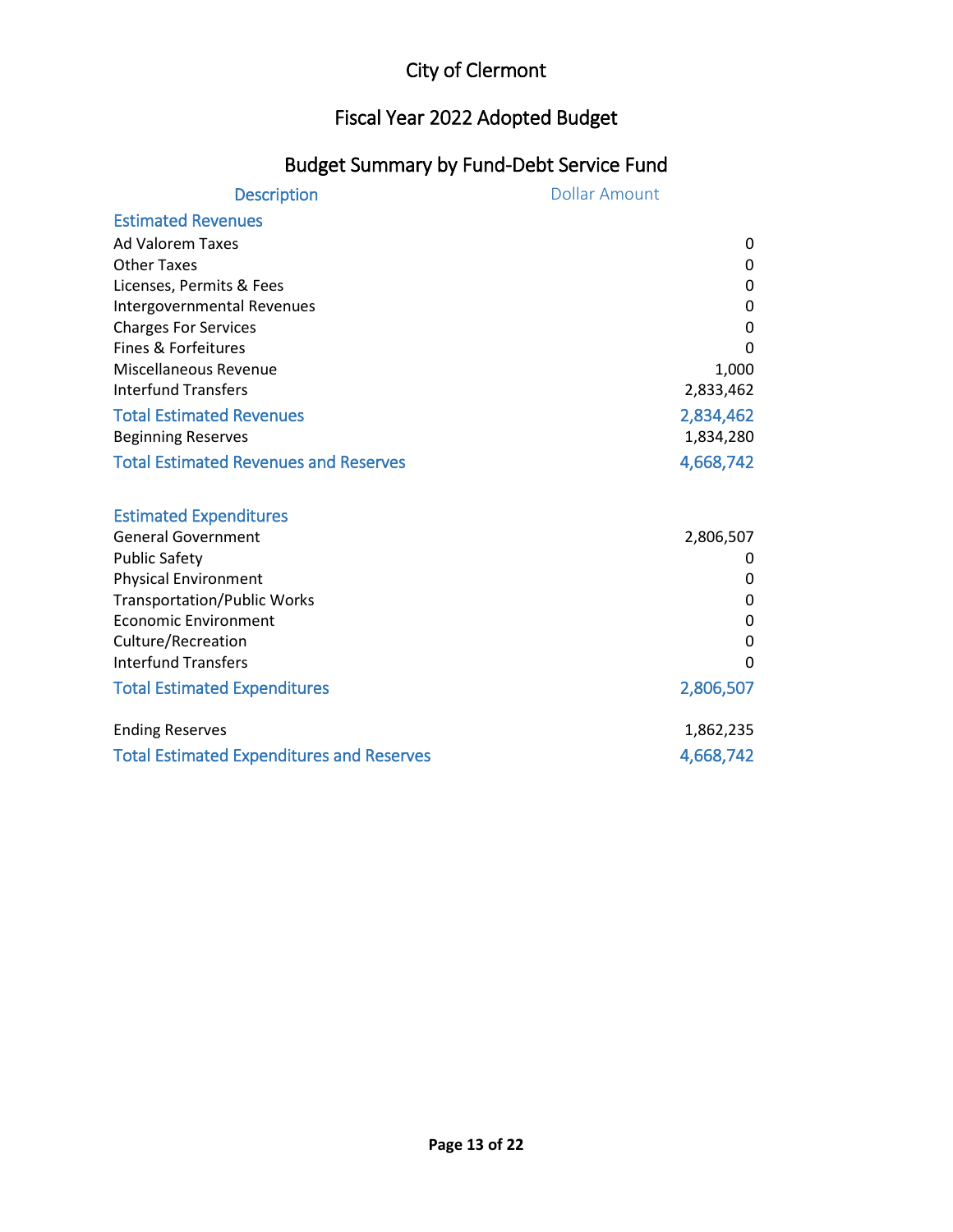#### Fiscal Year 2022 Adopted Budget

## Budget Summary by Fund-Capital Projects Fund

| <b>Description</b>                               | <b>Dollar Amount</b> |
|--------------------------------------------------|----------------------|
| <b>Estimated Revenues</b>                        |                      |
| <b>Ad Valorem Taxes</b>                          | 0                    |
| <b>Other Taxes</b>                               | $\mathbf{0}$         |
| Licenses, Permits & Fees                         | $\Omega$             |
| Intergovernmental Revenues                       | 500,000              |
| <b>Charges For Services</b>                      | 0                    |
| Fines & Forfeitures                              | 0                    |
| Miscellaneous Revenue                            | 18,000               |
| <b>Interfund Transfers</b>                       | $\Omega$             |
| <b>Total Estimated Revenues</b>                  | 518,000              |
| <b>Beginning Reserves</b>                        | 2,576,468            |
| <b>Total Estimated Revenues and Reserves</b>     | 3,094,468            |
|                                                  |                      |
| <b>Estimated Expenditures</b>                    |                      |
| <b>General Government</b>                        | 1,019                |
| <b>Public Safety</b>                             | 0                    |
| <b>Physical Environment</b>                      | 0                    |
| <b>Transportation/Public Works</b>               | 0                    |
| <b>Economic Environment</b>                      | 3,000,000            |
| Culture/Recreation                               | 0                    |
| <b>Interfund Transfers</b>                       | 0                    |
| <b>Total Estimated Expenditures</b>              | 3,001,019            |
| <b>Ending Reserves</b>                           | 93,449               |
| <b>Total Estimated Expenditures and Reserves</b> | 3,094,468            |
|                                                  |                      |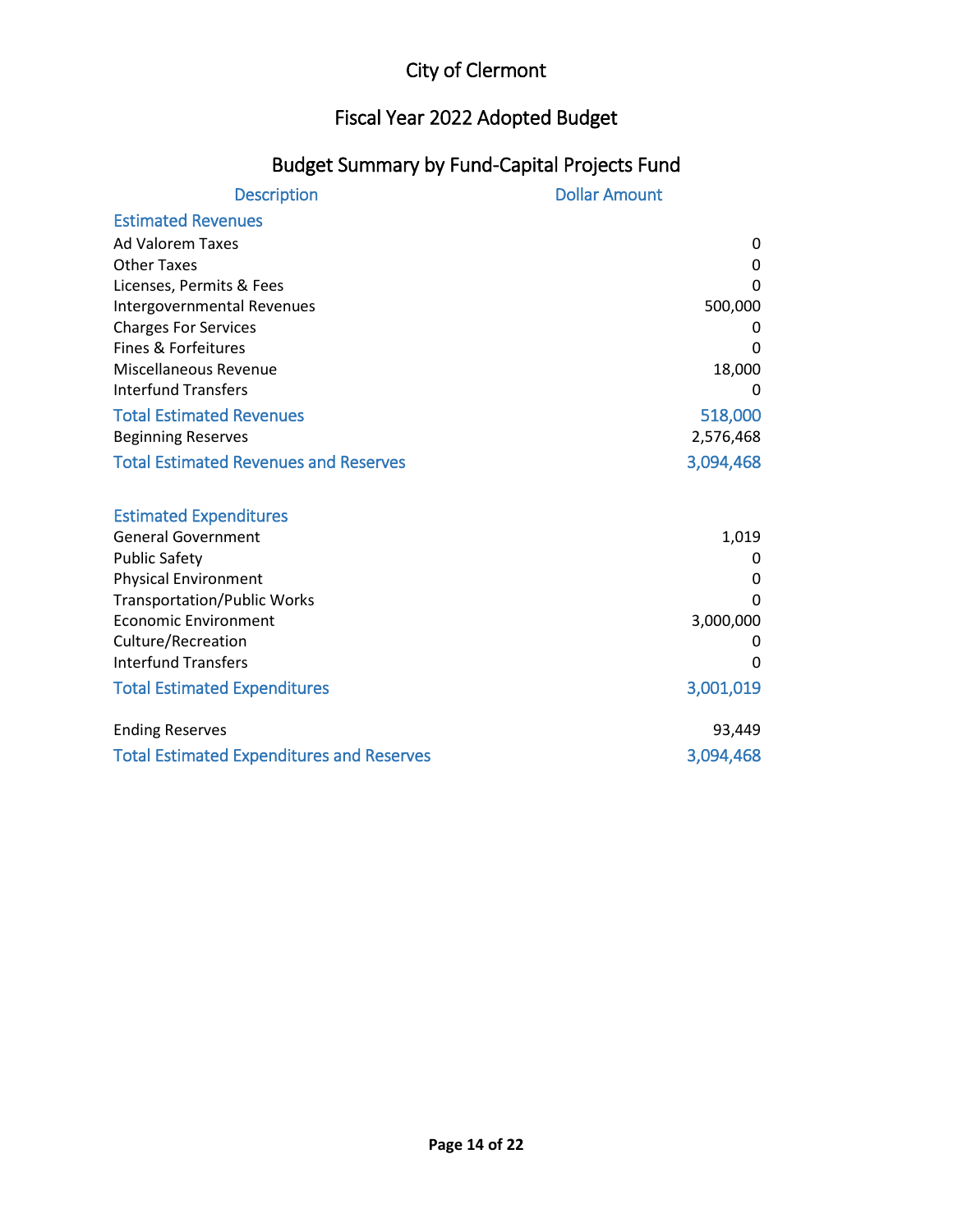#### Fiscal Year 2022 Adopted Budget

#### Budget Summary by Fund-Water Fund

| <b>Description</b>                                 | <b>Dollar Amount</b> |
|----------------------------------------------------|----------------------|
| <b>Estimated Revenues</b>                          |                      |
| <b>Ad Valorem Taxes</b>                            | 0                    |
| <b>Other Taxes</b>                                 | 0                    |
| Licenses, Permits & Fees                           | $\mathbf 0$          |
| Intergovernmental Revenues                         | $\Omega$             |
| <b>Charges For Services</b><br>Fines & Forfeitures | 7,848,000            |
| <b>Miscellaneous Revenue</b>                       | 391,500              |
| <b>Interfund Transfers</b>                         | 331,319              |
| <b>Total Estimated Revenues</b>                    | 8,570,819            |
| <b>Beginning Reserves</b>                          | 10,610,378           |
| <b>Total Estimated Revenues and Reserves</b>       | 19,181,197           |
|                                                    |                      |
| <b>Estimated Expenditures</b>                      |                      |
| <b>General Government</b>                          | 0                    |
| <b>Public Safety</b>                               | 0                    |
| <b>Physical Environment</b>                        | 10,041,634           |
| <b>Transportation/Public Works</b>                 |                      |
| <b>Economic Environment</b>                        | 0<br>$\Omega$        |
| Culture/Recreation<br><b>Interfund Transfers</b>   | 1,196,542            |
|                                                    |                      |
| <b>Total Estimated Expenditures</b>                | 11,240,228           |
| <b>Ending Reserves</b>                             | 7,943,021            |
| <b>Total Estimated Expenditures and Reserves</b>   | 19,181,197           |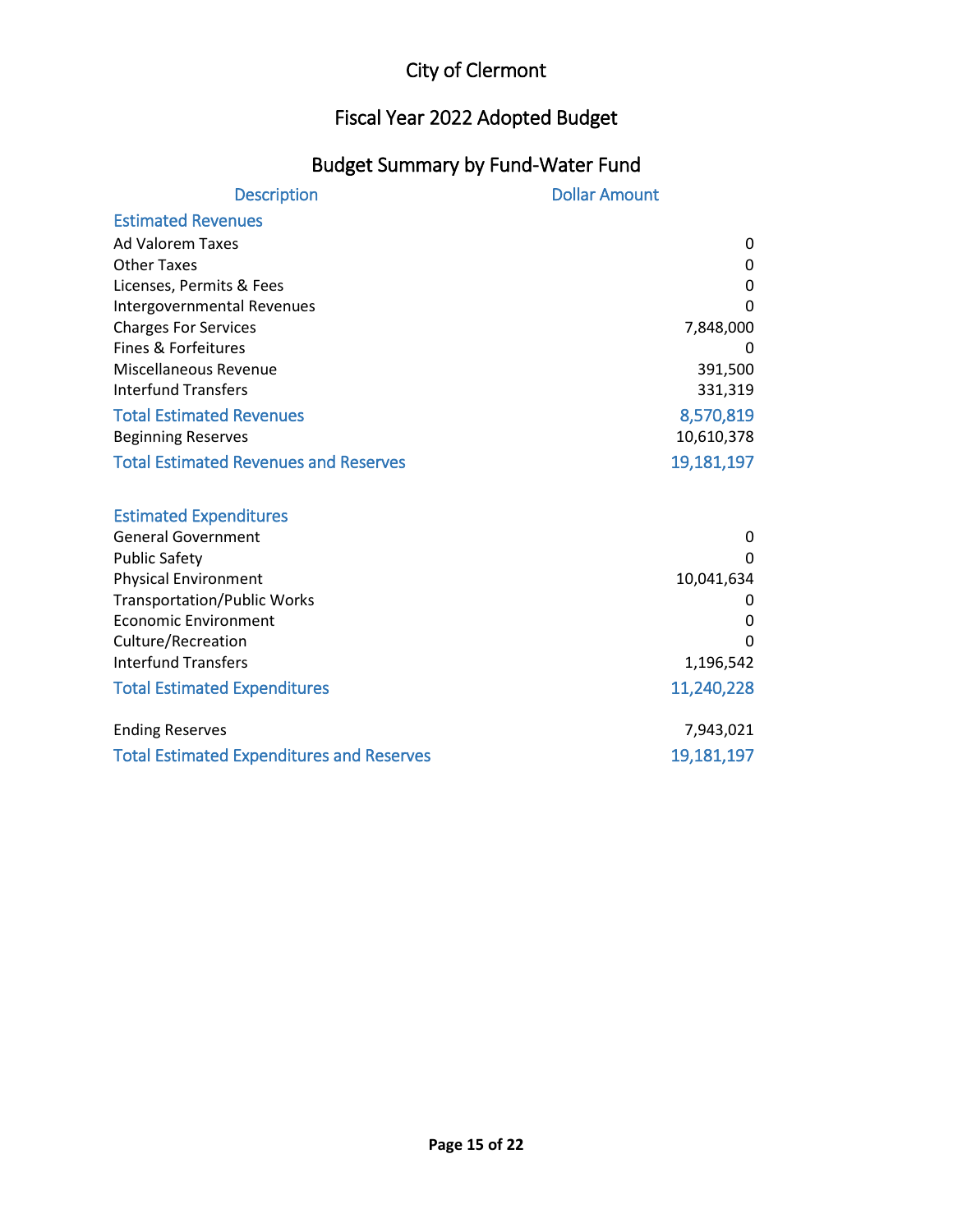#### Fiscal Year 2022 Adopted Budget

#### Budget Summary by Fund-Water Impact Fee Fund

| <b>Description</b>                               | <b>Dollar Amount</b> |
|--------------------------------------------------|----------------------|
| <b>Estimated Revenues</b>                        |                      |
| <b>Ad Valorem Taxes</b>                          | 0                    |
| <b>Other Taxes</b>                               | $\Omega$             |
| Licenses, Permits & Fees                         | 1,367,000            |
| Intergovernmental Revenues                       | O                    |
| <b>Charges For Services</b>                      | 0                    |
| Fines & Forfeitures                              | 0                    |
| Miscellaneous Revenue                            | 23,000               |
| <b>Interfund Transfers</b>                       | $\Omega$             |
| <b>Total Estimated Revenues</b>                  | 1,390,000            |
| <b>Beginning Reserves</b>                        | 3,617,291            |
| <b>Total Estimated Revenues and Reserves</b>     | 5,007,291            |
|                                                  |                      |
| <b>Estimated Expenditures</b>                    |                      |
| <b>General Government</b>                        | 0                    |
| <b>Public Safety</b>                             | $\Omega$             |
| <b>Physical Environment</b>                      | 4,621,825            |
| <b>Transportation/Public Works</b>               | 0                    |
| <b>Economic Environment</b>                      | 0                    |
| Culture/Recreation                               | $\Omega$             |
| <b>Interfund Transfers</b>                       | 331,319              |
| <b>Total Estimated Expenditures</b>              | 4,953,144            |
| <b>Ending Reserves</b>                           | 54,147               |
| <b>Total Estimated Expenditures and Reserves</b> | 5,007,291            |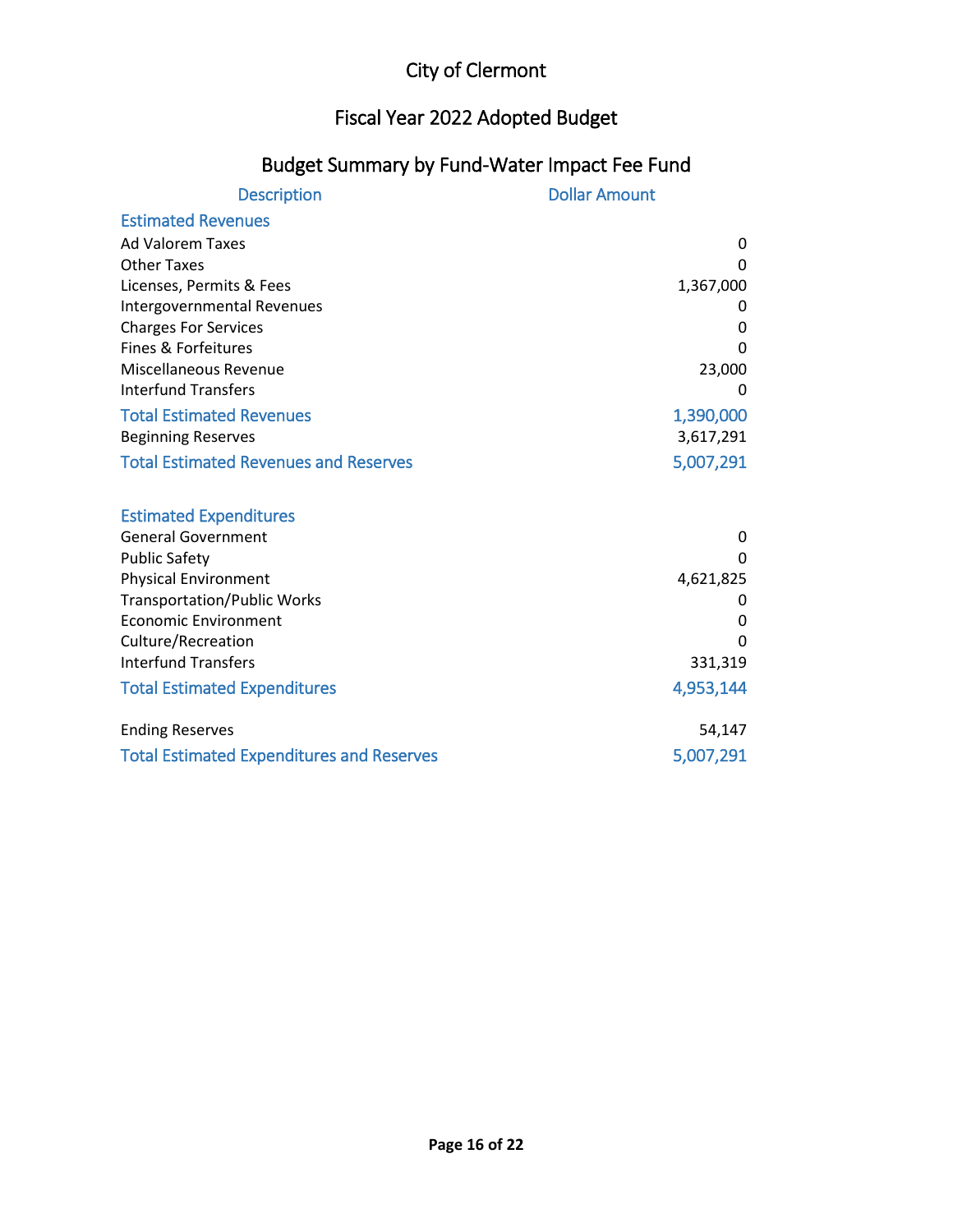### Fiscal Year 2022 Adopted Budget

#### Budget Summary by Fund-Sewer Fund

| <b>Description</b>                               | <b>Dollar Amount</b> |
|--------------------------------------------------|----------------------|
| <b>Estimated Revenues</b>                        |                      |
| <b>Ad Valorem Taxes</b>                          | 0                    |
| <b>Other Taxes</b>                               | 0                    |
| Licenses, Permits & Fees                         | $\mathbf{0}$         |
| <b>Intergovernmental Revenues</b>                | 0                    |
| <b>Charges For Services</b>                      | 8,350,000            |
| Fines & Forfeitures                              | 0                    |
| Miscellaneous Revenue                            | 61,000               |
| <b>Interfund Transfers</b>                       | 589,258              |
| <b>Total Estimated Revenues</b>                  | 9,000,258            |
| <b>Beginning Reserves</b>                        | 11,503,353           |
| <b>Total Estimated Revenues and Reserves</b>     | 20,503,611           |
|                                                  |                      |
| <b>Estimated Expenditures</b>                    |                      |
| <b>General Government</b>                        | 0                    |
| <b>Public Safety</b>                             | $\Omega$             |
| <b>Physical Environment</b>                      | 7,501,574            |
| <b>Transportation/Public Works</b>               | 0                    |
| <b>Economic Environment</b>                      | 0                    |
| Culture/Recreation                               | 0                    |
| <b>Interfund Transfers</b>                       | 1,260,000            |
| <b>Total Estimated Expenditures</b>              | 8,761,574            |
| <b>Ending Reserves</b>                           | 11,742,037           |
| <b>Total Estimated Expenditures and Reserves</b> | 20,503,611           |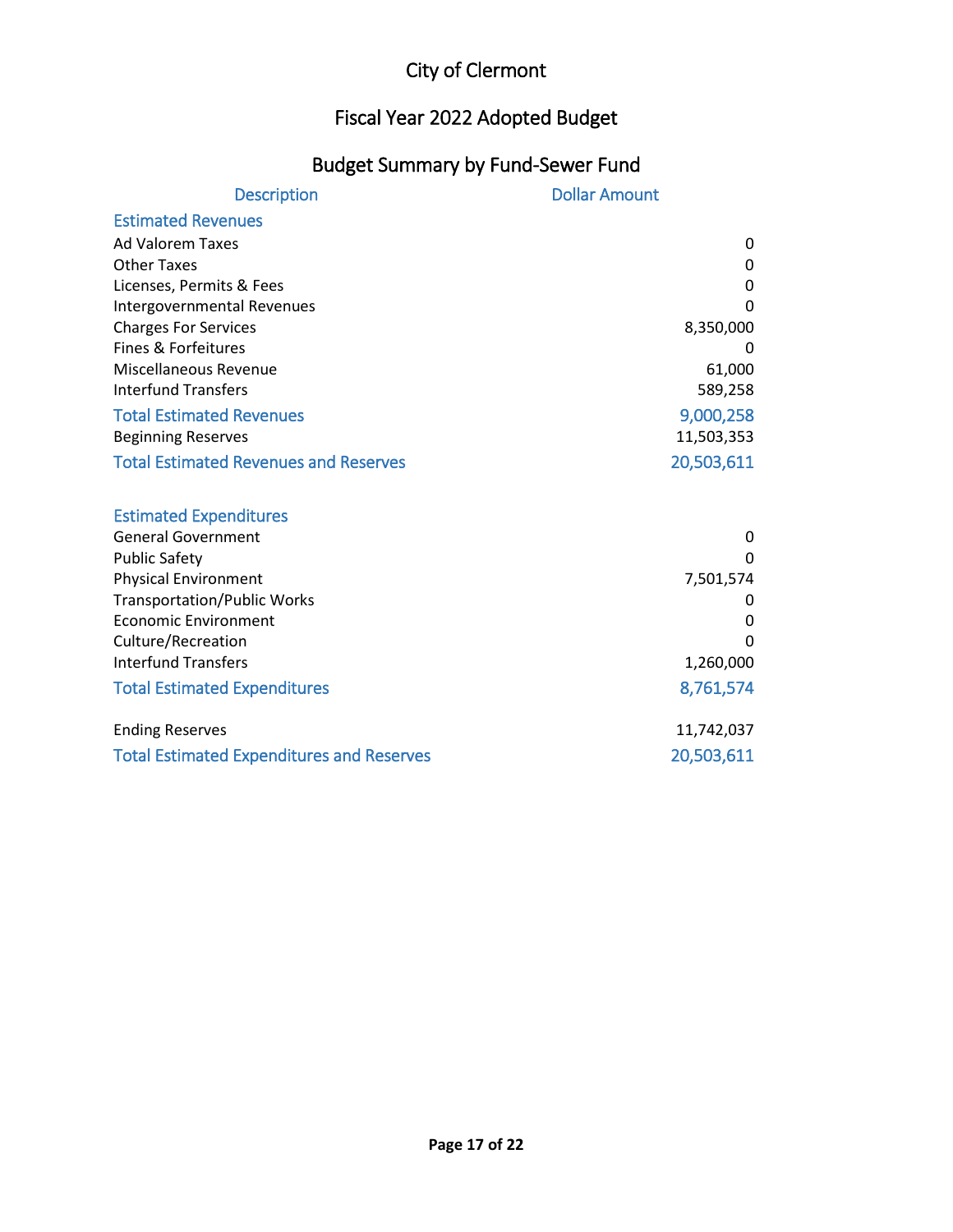# Fiscal Year 2022 Adopted Budget

# Budget Summary by Fund-Sewer Impact Fee Fund

| <b>Description</b>                               | <b>Dollar Amount</b> |
|--------------------------------------------------|----------------------|
| <b>Estimated Revenues</b>                        |                      |
| <b>Ad Valorem Taxes</b>                          | 0                    |
| <b>Other Taxes</b>                               | $\Omega$             |
| Licenses, Permits & Fees                         | 2,816,000            |
| Intergovernmental Revenues                       | O                    |
| <b>Charges For Services</b>                      | 0                    |
| Fines & Forfeitures                              | 0                    |
| Miscellaneous Revenue                            | 93,000               |
| <b>Interfund Transfers</b>                       | 0                    |
| <b>Total Estimated Revenues</b>                  | 2,909,000            |
| <b>Beginning Reserves</b>                        | 16,283,488           |
| <b>Total Estimated Revenues and Reserves</b>     | 19,192,488           |
|                                                  |                      |
| <b>Estimated Expenditures</b>                    |                      |
| <b>General Government</b>                        | 0                    |
| <b>Public Safety</b>                             | 0                    |
| <b>Physical Environment</b>                      | 15,631,073           |
| <b>Transportation/Public Works</b>               | O                    |
| <b>Economic Environment</b>                      | 0                    |
| Culture/Recreation                               | $\Omega$             |
| <b>Interfund Transfers</b>                       | 589,258              |
| <b>Total Estimated Expenditures</b>              | 16,220,331           |
| <b>Ending Reserves</b>                           | 2,972,157            |
| <b>Total Estimated Expenditures and Reserves</b> | 19,192,488           |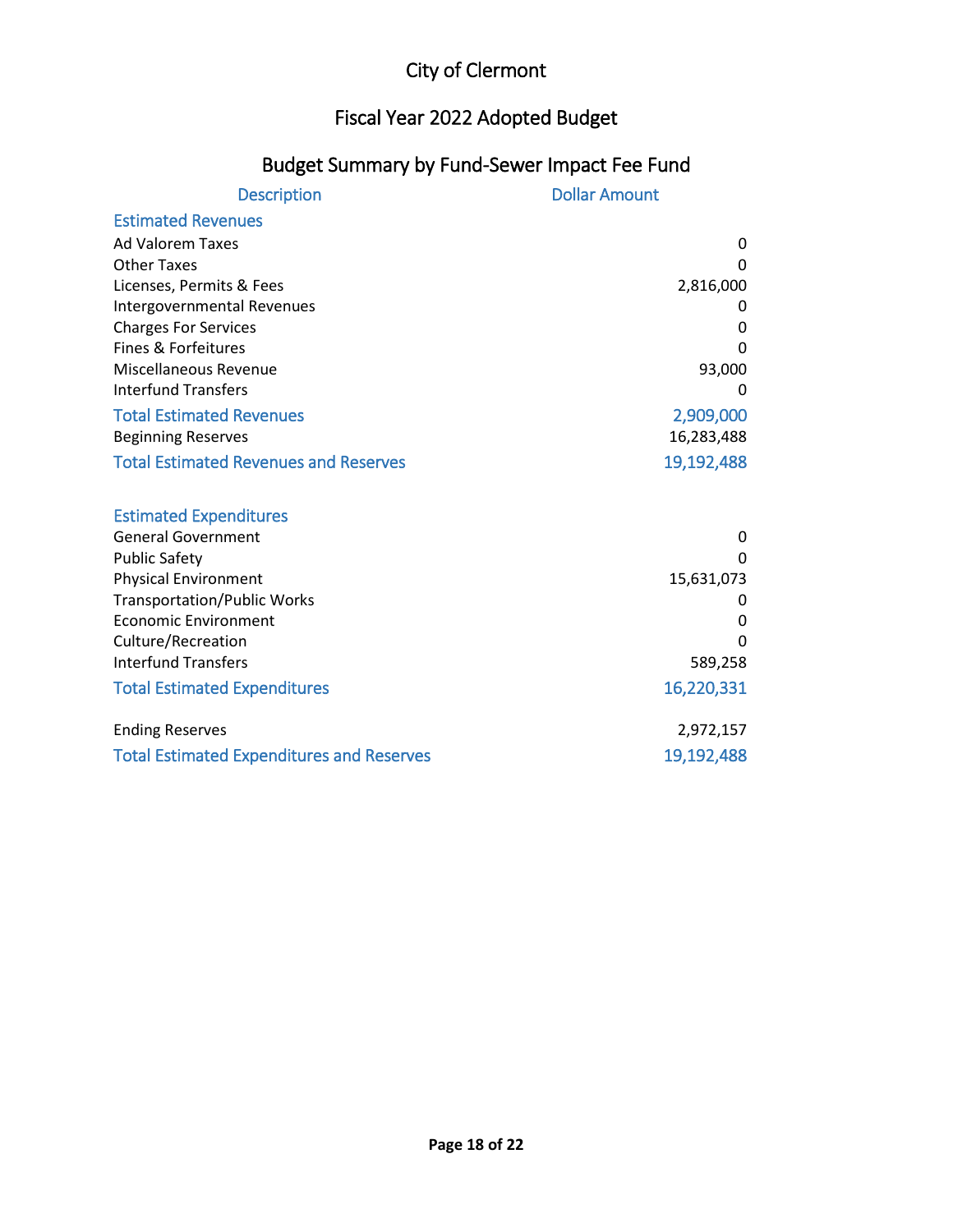### Fiscal Year 2022 Adopted Budget

### Budget Summary by Fund-Stormwater Fund

| <b>Description</b>                               | <b>Dollar Amount</b> |
|--------------------------------------------------|----------------------|
| <b>Estimated Revenues</b>                        |                      |
| <b>Ad Valorem Taxes</b>                          | 0                    |
| <b>Other Taxes</b>                               | 0                    |
| Licenses, Permits & Fees                         | 0                    |
| Intergovernmental Revenues                       | 30,000               |
| <b>Charges For Services</b>                      | 1,734,000            |
| Fines & Forfeitures                              |                      |
| <b>Miscellaneous Revenue</b>                     | 2,000                |
| <b>Interfund Transfers</b>                       | 0                    |
| <b>Total Estimated Revenues</b>                  | 1,766,000            |
| <b>Beginning Reserves</b>                        | 34,174               |
| <b>Total Estimated Revenues and Reserves</b>     | 1,800,174            |
|                                                  |                      |
| <b>Estimated Expenditures</b>                    |                      |
| <b>General Government</b>                        | 0                    |
| <b>Public Safety</b>                             | 0                    |
| <b>Physical Environment</b>                      | 1,771,218            |
| <b>Transportation/Public Works</b>               | O                    |
| <b>Economic Environment</b>                      | 0                    |
| Culture/Recreation                               | 0                    |
| <b>Interfund Transfers</b>                       | 0                    |
| <b>Total Estimated Expenditures</b>              | 1,771,218            |
| <b>Ending Reserves</b>                           | 28,956               |
| <b>Total Estimated Expenditures and Reserves</b> | 1,800,174            |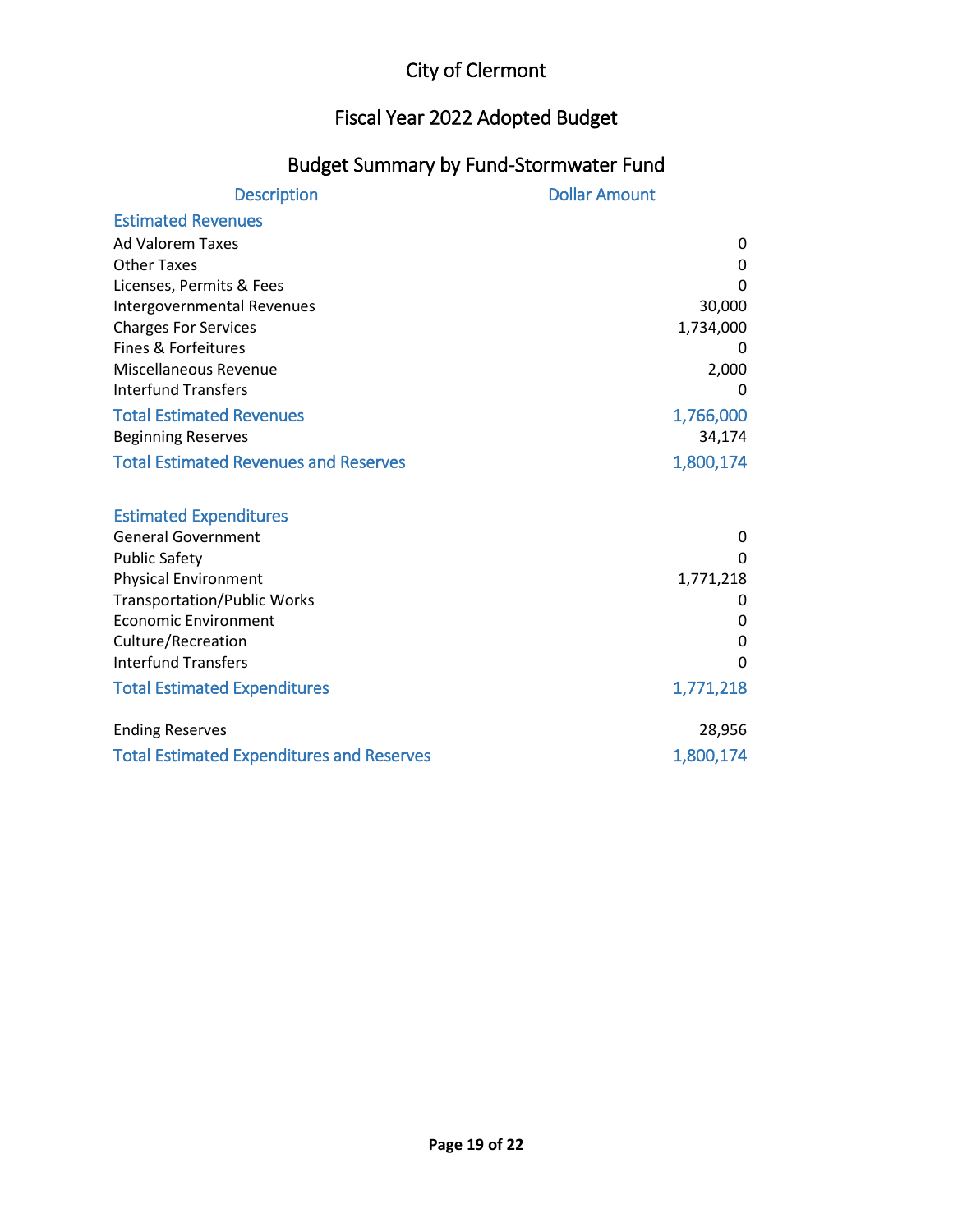### Fiscal Year 2022 Adopted Budget

### Budget Summary by Fund-Sanitation Fund

| <b>Description</b>                               | <b>Dollar Amount</b> |
|--------------------------------------------------|----------------------|
| <b>Estimated Revenues</b>                        |                      |
| <b>Ad Valorem Taxes</b>                          | 0                    |
| <b>Other Taxes</b>                               | 0                    |
| Licenses, Permits & Fees                         | 0                    |
| Intergovernmental Revenues                       | $\Omega$             |
| <b>Charges For Services</b>                      | 3,825,000            |
| Fines & Forfeitures                              | O                    |
| Miscellaneous Revenue                            | 30,000               |
| <b>Interfund Transfers</b>                       | 0                    |
| <b>Total Estimated Revenues</b>                  | 3,855,000            |
| <b>Beginning Reserves</b>                        | 2,853,350            |
| <b>Total Estimated Revenues and Reserves</b>     | 6,708,350            |
|                                                  |                      |
| <b>Estimated Expenditures</b>                    |                      |
| <b>General Government</b>                        | 0                    |
| <b>Public Safety</b>                             | $\Omega$             |
| <b>Physical Environment</b>                      | 3,406,613            |
| <b>Transportation/Public Works</b>               | 0                    |
| <b>Economic Environment</b>                      | 0                    |
| Culture/Recreation                               | 0                    |
| <b>Interfund Transfers</b>                       | $\Omega$             |
| <b>Total Estimated Expenditures</b>              | 3,406,613            |
| <b>Ending Reserves</b>                           | 3,301,737            |
| <b>Total Estimated Expenditures and Reserves</b> | 6,708,350            |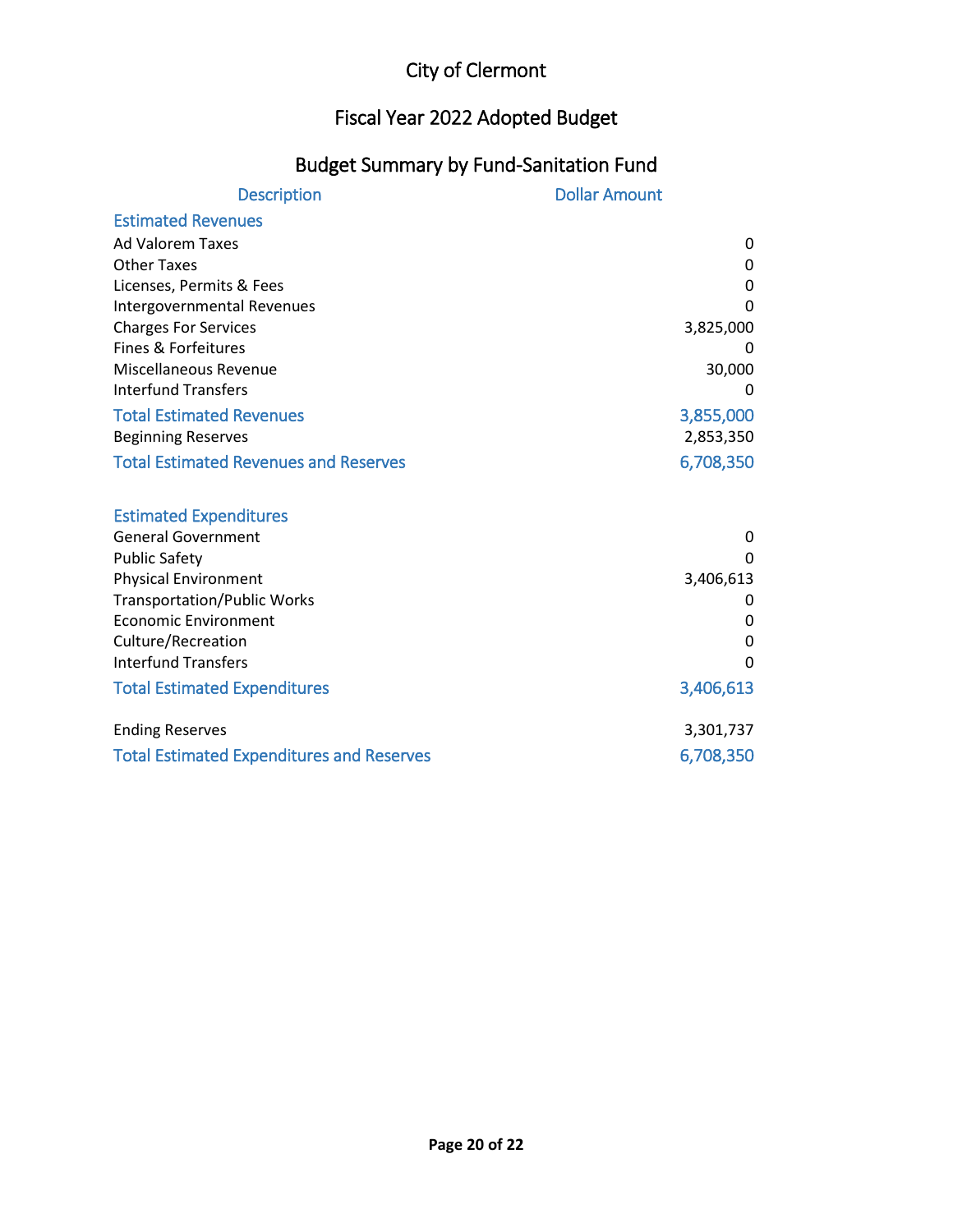#### Fiscal Year 2022 Adopted Budget

### Budget Summary by Fund-Group Self Insurance Fund

| <b>Description</b>                               | <b>Dollar Amount</b> |
|--------------------------------------------------|----------------------|
| <b>Estimated Revenues</b>                        |                      |
| <b>Ad Valorem Taxes</b>                          | 0                    |
| <b>Other Taxes</b>                               | 0                    |
| Licenses, Permits & Fees                         | 0                    |
| Intergovernmental Revenues                       | $\Omega$             |
| <b>Charges For Services</b>                      | 5,900,985            |
| Fines & Forfeitures                              |                      |
| Miscellaneous Revenue                            | 63,000               |
| <b>Interfund Transfers</b>                       | 0                    |
| <b>Total Estimated Revenues</b>                  | 5,963,985            |
| <b>Beginning Reserves</b>                        | 1,125,248            |
| <b>Total Estimated Revenues and Reserves</b>     | 7,089,233            |
|                                                  |                      |
| <b>Estimated Expenditures</b>                    |                      |
| <b>General Government</b>                        | 6,133,830            |
| <b>Public Safety</b>                             | 0                    |
| <b>Physical Environment</b>                      | 0                    |
| <b>Transportation/Public Works</b>               | 0                    |
| <b>Economic Environment</b>                      | 0                    |
| Culture/Recreation                               | 0                    |
| <b>Interfund Transfers</b>                       | $\Omega$             |
| <b>Total Estimated Expenditures</b>              | 6,133,830            |
| <b>Ending Reserves</b>                           | 955,403              |
| <b>Total Estimated Expenditures and Reserves</b> | 7,089,233            |